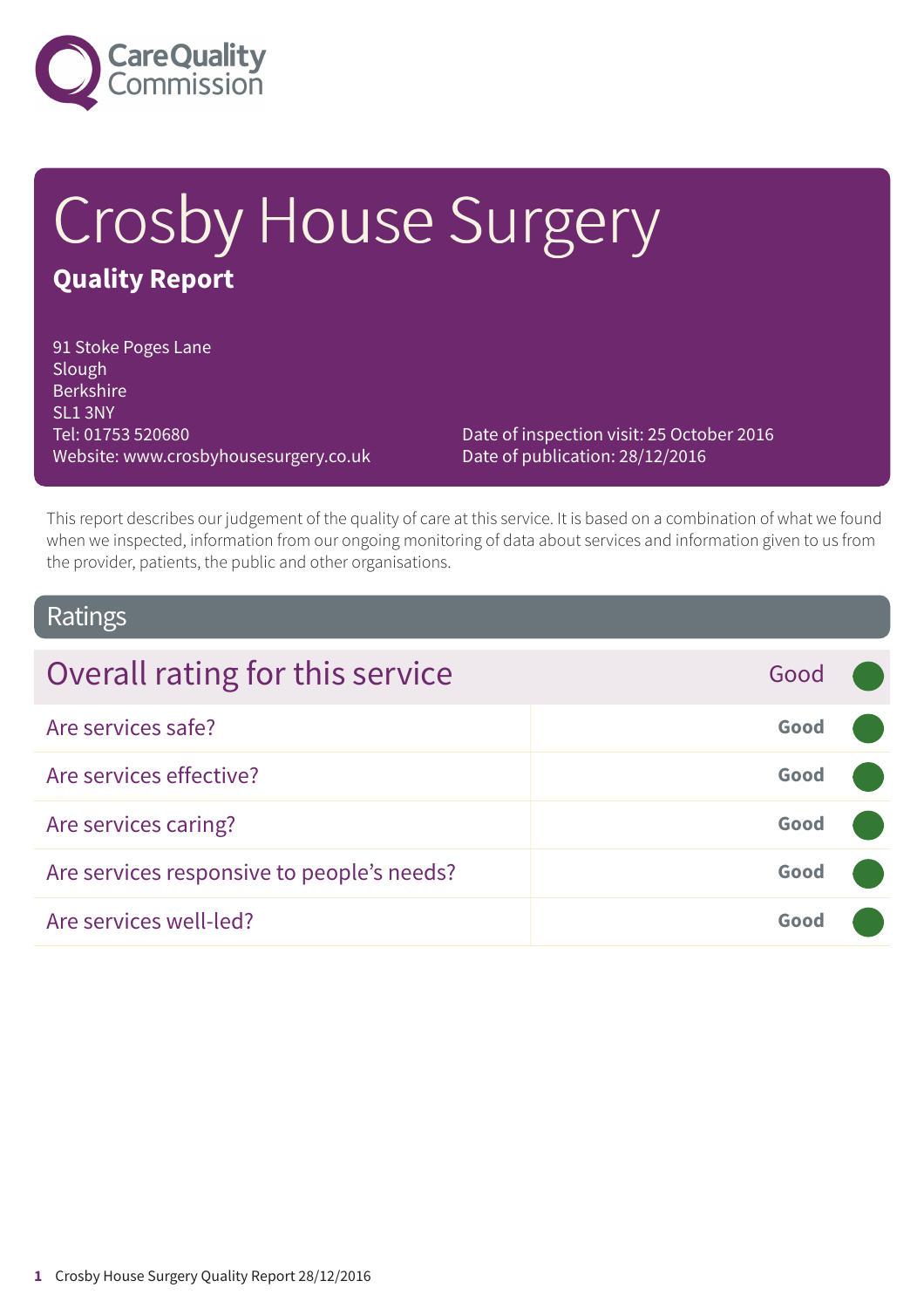### **Contents**

| Summary of this inspection                                                         | Page           |
|------------------------------------------------------------------------------------|----------------|
| Overall summary                                                                    | $\overline{2}$ |
| The five questions we ask and what we found                                        | $\overline{4}$ |
| The six population groups and what we found<br>What people who use the service say | $\overline{7}$ |
|                                                                                    | 10             |
| Detailed findings from this inspection                                             |                |
| Our inspection team                                                                | 11             |
| Background to Crosby House Surgery                                                 | 11             |
| Why we carried out this inspection                                                 | 11             |
| How we carried out this inspection                                                 | 11             |
| Detailed findings                                                                  | 13             |
|                                                                                    |                |

### Overall summary

#### **Letter from the Chief Inspector of General Practice**

We carried out an unannounced comprehensive inspection at Crosby House Surgery on the 25 October 2016. This was to follow up on concerns identified at an inspection in January 2016, where the practice was rated as requires improvement overall with an inadequate rating in the well led domain. Following the inspection on the 25 October the overall rating for the practice is good.

Our key findings across all the areas we inspected were as follows:

- The practice had acted on the findings of the previous inspection and had completed all the actions from their action plan.
- Crosby House Surgery had undergone a significant refurbishment since the last inspection. This included complete redecoration; new flooring throughout the practice, the installation of new furniture and other practice facilities has been updated.
- There was an open and transparent approach to safety and an effective system in place for reporting and recording significant events.
- Risks to patients were assessed and well managed.
- Staff assessed patients' needs and delivered care in line with current evidence based guidance. Staff had been trained to provide them with the skills, knowledge and experience to deliver effective care and treatment.
- Patients said they were treated with compassion, dignity and respect and they were involved in their care and decisions about their treatment.
- Information about services and how to complain was available and easy to understand. Improvements were made to the quality of care as a result of complaints and concerns.
- Patients said they found it easy to make an appointment with a named GP and there was continuity of care, with urgent appointments available the same day.
- The practice had good facilities and was well equipped to treat patients and meet their needs.
- There was a clear leadership structure and staff felt supported by management. The practice proactively sought feedback from staff and patients, which it acted on.
- The provider was aware of and complied with the requirements of the duty of candour.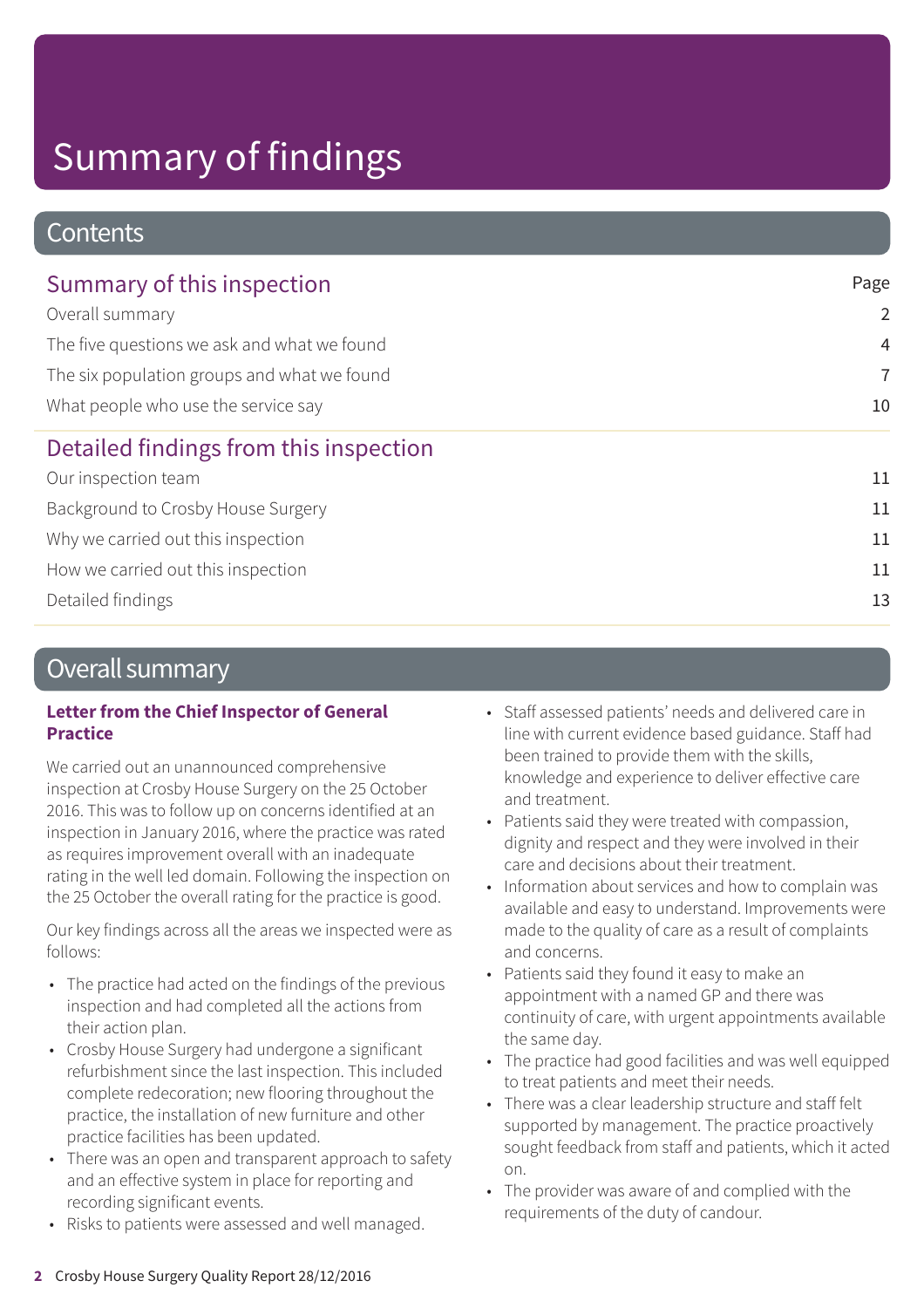The areas where the provider should make improvement are:

• Display the out of hours contact details on the front door of the building, for patients who may visit the practice when they are closed.

**Professor Steve Field (CBE FRCP FFPH FRCGP)** Chief Inspector of General Practice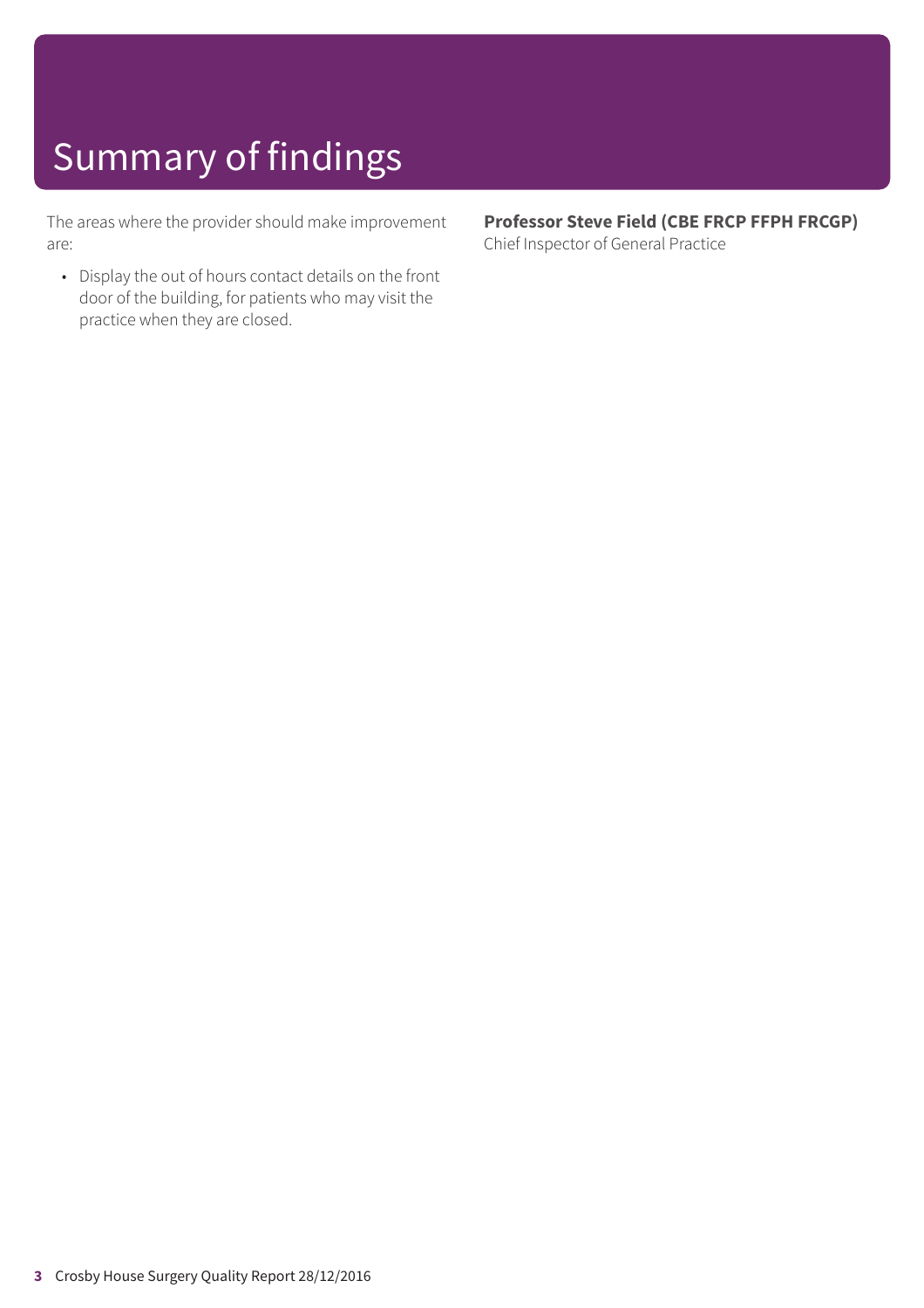### The five questions we ask and what we found

We always ask the following five questions of services.

#### **Are services safe?**

The practice is rated as good for providing safe services.

- There was an effective system in place for reporting and recording significant events.
- Lessons were shared to make sure action was taken to improve safety in the practice.
- When things went wrong patients received reasonable support, truthful information, and a written apology. They were told about any actions to improve processes to prevent the same thing happening again.
- The practice had clearly defined and embedded systems, processes and practices in place to keep patients safe and safeguarded from abuse.
- Risks to patients were assessed and well managed.
- Emergency equipment and medicines were in place and checked regularly to ensure they were fit for use.
- The business continuity plan had been updated to ensure the systems were in place to manage events that could affect the service.

#### **Are services effective?**

The practice is rated as good for providing effective services.

- Data from the Quality and Outcomes Framework (QOF) showed patient outcomes were at or above average compared to the national average.
- The practice achieved 99% of the points available in 2015/16 and had a lower than average exception reporting rate of 7%.
- Staff assessed needs and delivered care in line with current evidence based guidance.
- Clinical audits demonstrated quality improvement and a future programme of audit had been developed.
- Staff had the skills, knowledge and experience to deliver effective care and treatment.
- There was evidence of appraisals and personal development plans for all staff.
- Staff worked with other health care professionals to understand and meet the range and complexity of patients' needs.

#### **Are services caring?**

The practice is rated as good for providing caring services.

**Good –––**

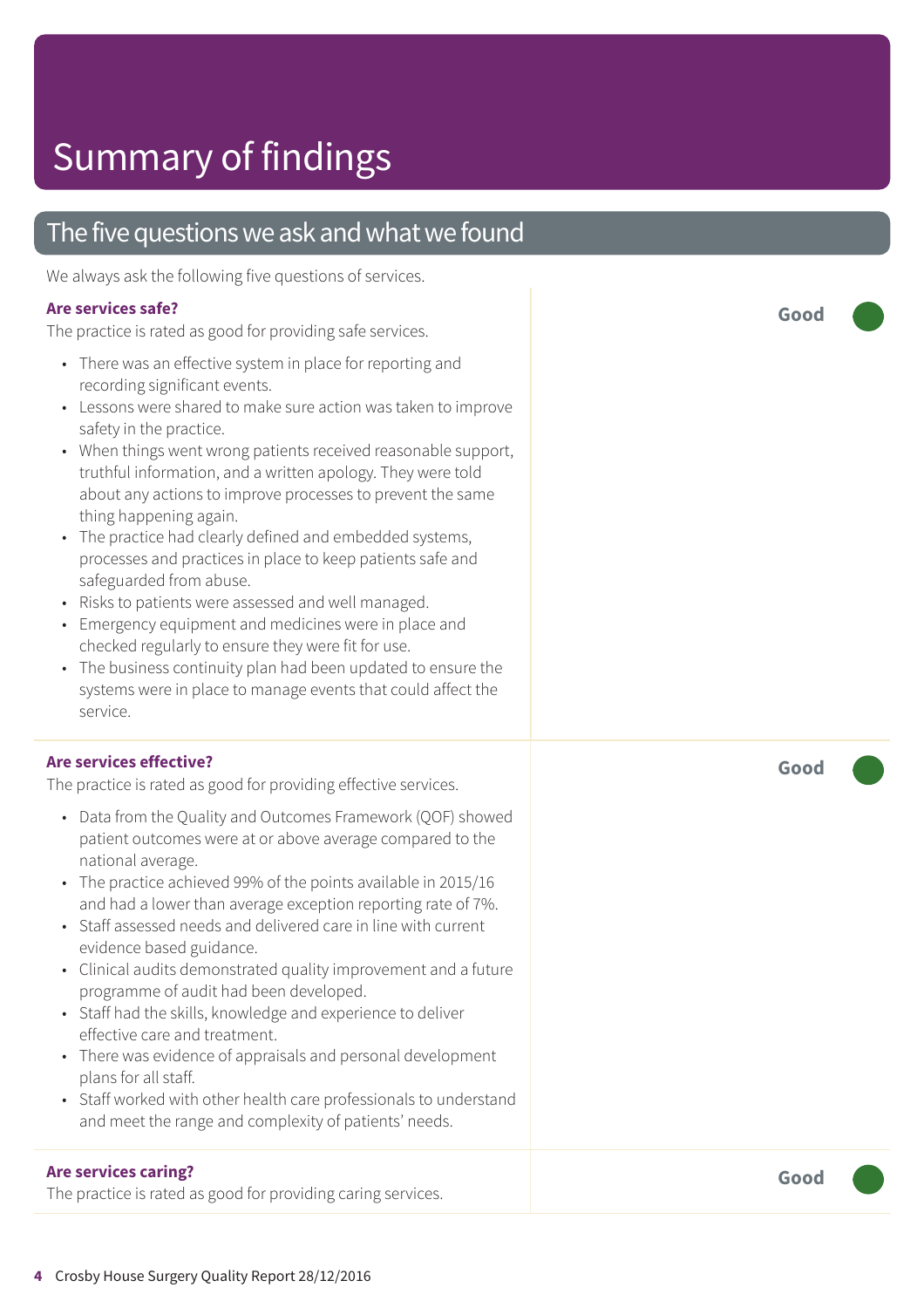- Data from the national GP patient survey in July 2016 showed an improvement and patients rated the practice similar to others for several aspects of care.
- Patients said they were treated with compassion, dignity and respect and they were involved in decisions about their care and treatment.
- Information for patients about the services available was easy to understand and accessible.
- We saw staff treated patients with kindness and respect, and maintained patient and information confidentiality.

#### **Are services responsive to people's needs?**

The practice is rated as good for providing responsive services.

- Practice staff reviewed the needs of its local population and engaged with the NHS England Area Team and clinical commissioning group (CCG) to secure improvements to services where these were identified. For example, they worked with the CCG wide diabetes programme to improve the management of diabetes and prevention for those at risk of developing the disease.
- Patients said they found it easy to make an appointment with a named GP and there was continuity of care, with urgent appointments available the same day.
- Following the last inspection, the practice has undergone a significant refurbishment programme to improve the environment for patients and staff. There were good facilities and the practice was well equipped to treat patients and meet their needs.
- Information about how to complain was available and easy to understand and evidence showed the practice responded quickly to issues raised. Learning from complaints was shared with staff and other stakeholders.

#### **Are services well-led?**

The practice is rated as good for being well-led.

- The practice had a clear vision and strategy to deliver high quality care and promote good outcomes for patients. Staff were clear about the vision and their responsibilities in relation to it.
- There was a clear leadership structure and staff felt supported by management. The practice had a number of policies and procedures to govern activity and held regular governance meetings.

**Good –––**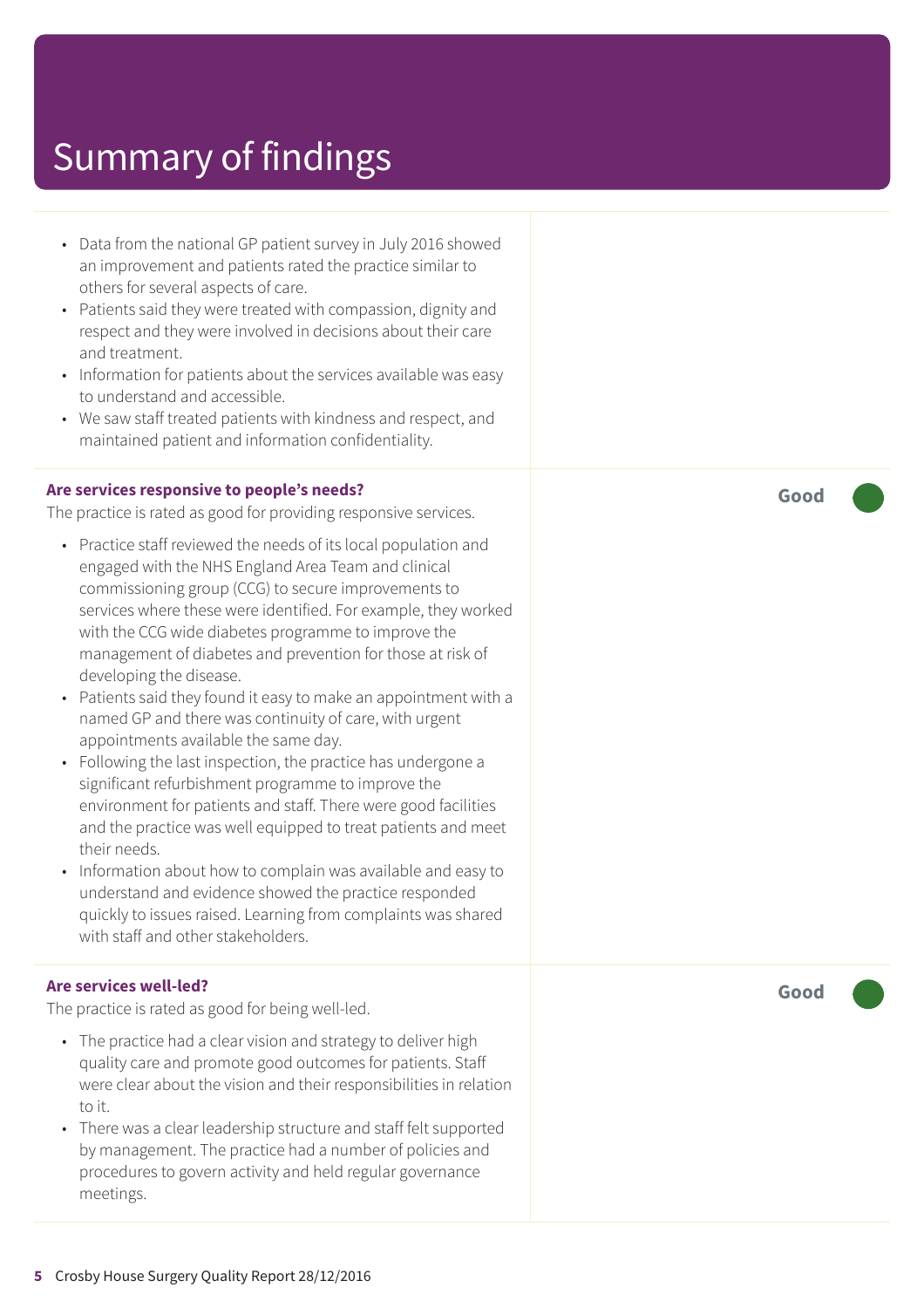- There was an overarching governance framework which supported the delivery of the strategy and good quality care. This included arrangements to monitor and improve quality and identify risk.
- The provider was aware of and complied with the requirements of the duty of candour. The partners encouraged a culture of openness and honesty. The practice had systems in place for notifiable safety incidents and ensured this information was shared with staff to ensure appropriate action was taken.
- The practice proactively sought feedback from staff and patients, which it acted on. The patient participation group was active.
- There was a focus on continuous learning and improvement at all levels.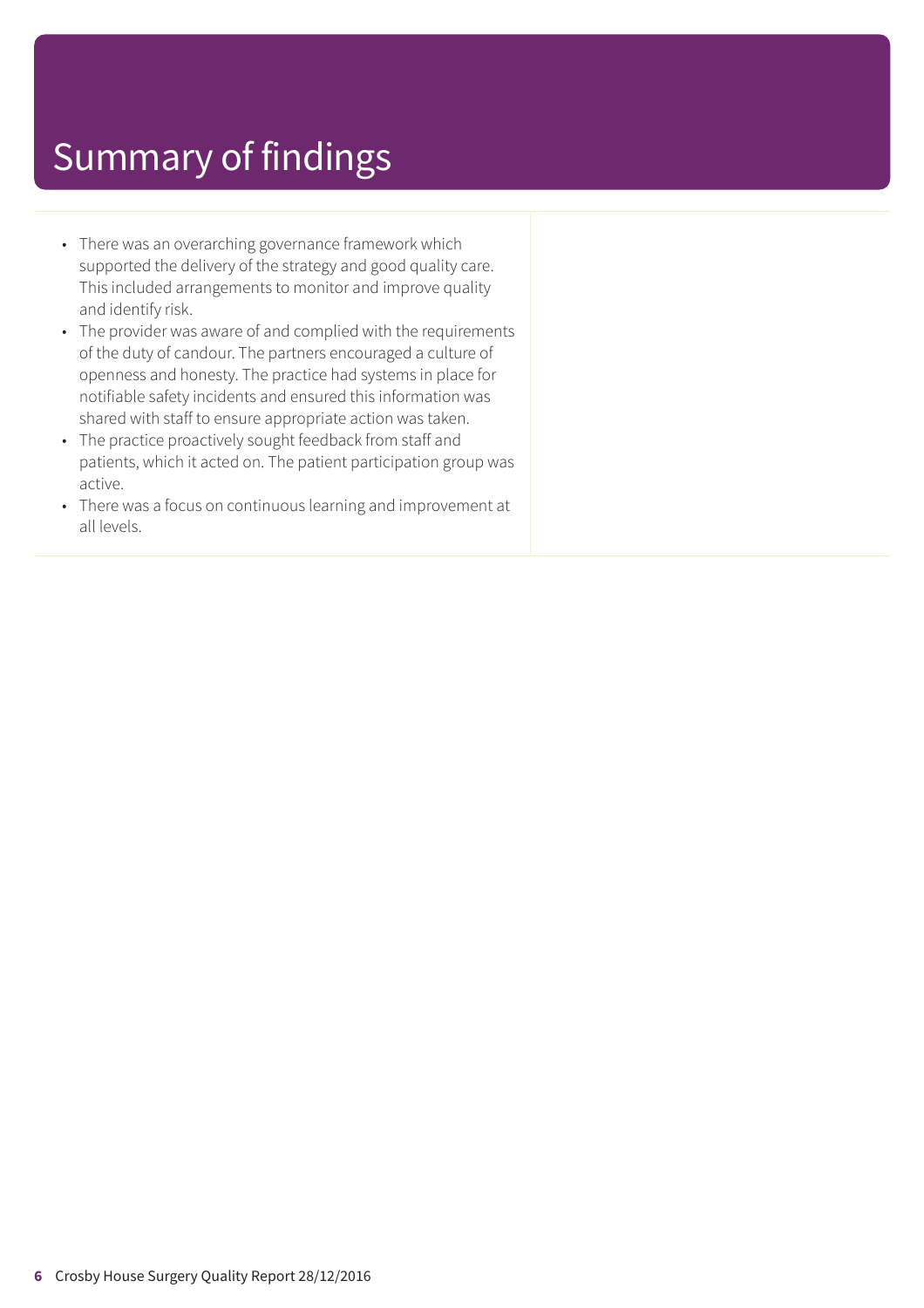### The six population groups and what we found

We always inspect the quality of care for these six population groups.

#### **Older people**

The practice is rated as good for the care of older patients.

- The practice offered proactive, personalised care to meet the needs of the older patients in its population.
- The practice was responsive to the needs of older patients, and offered home visits and urgent appointments for those with enhanced needs.
- Performance for diabetes related indicators was 96% which was similar to the clinical commissioning group (CCG) average and the national average of 90%.
- Performance for chronic obstructive pulmonary disease (a chronic lung disease) related indicators was 100% which was similar to the CCG average of 98% and the national average of 96%.
- The practice provided medical support to two local care homes and undertook weekly visits to review the residents' healthcare needs.

#### **People with long term conditions**

The practice is rated as good for the care of patients with long-term conditions.

- Nursing staff had lead roles in chronic disease management and patients at risk of hospital admission were identified as a priority.
- Performance for diabetes related indicators was 96% which was similar to the clinical commissioning group average and the national average of 90%.
- Longer appointments and home visits were available when needed.
- All these patients had a named GP and a structured annual review to check their health and medicines needs were being met. For those patients with the most complex needs, the named GP worked with relevant health and care professionals to deliver a multidisciplinary package of care.

#### **Families, children and young people**

The practice is rated as good for the care of families, children and young patients.

**Good –––**

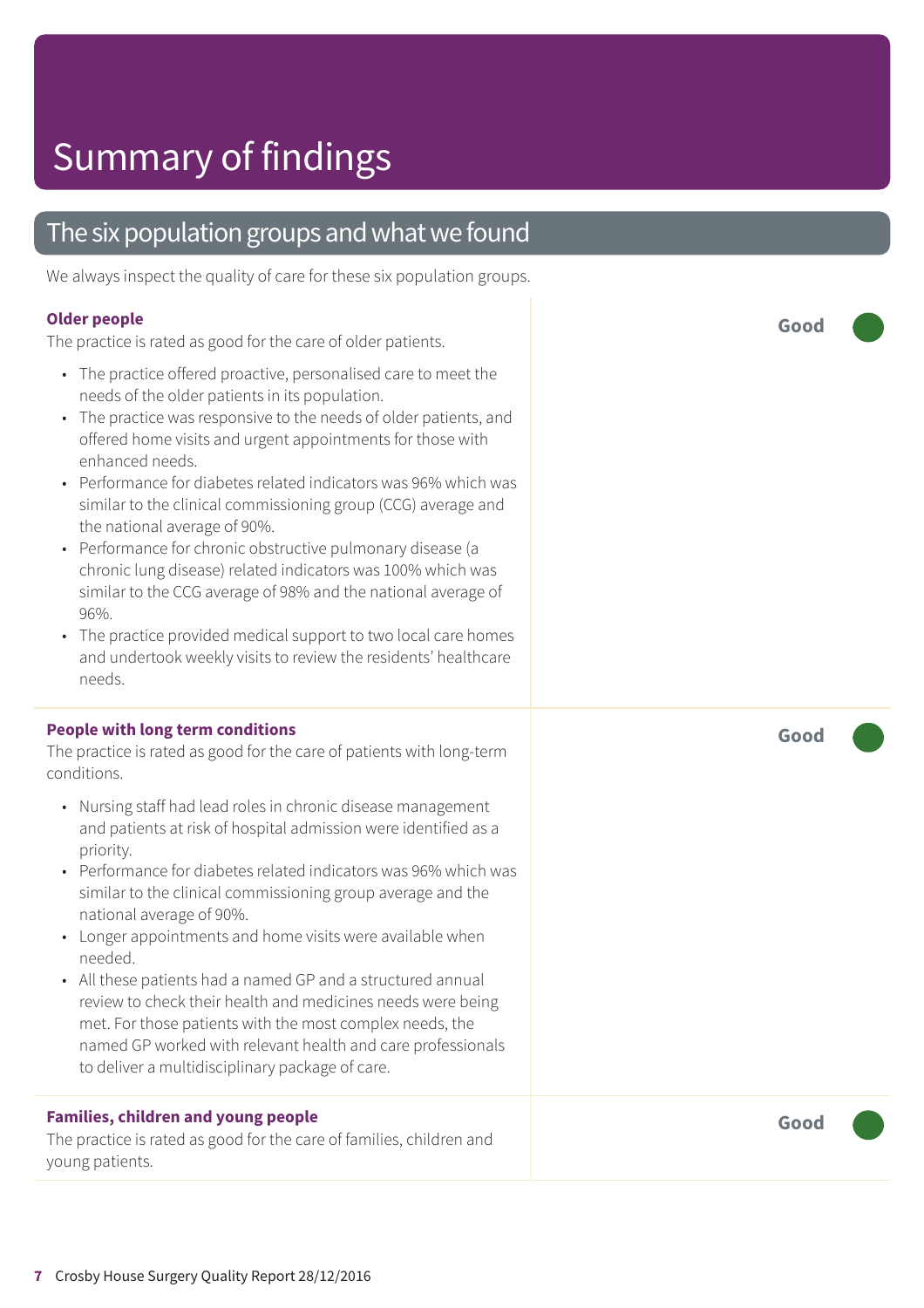- There were systems in place to identify and follow up children living in disadvantaged circumstances and who were at risk, for example, children and young patients who had a high number of A&E attendances. Immunisation rates were relatively high for all standard childhood immunisations.
- Patients told us that children and young patients were treated in an age-appropriate way and were recognised as individuals, and we saw evidence to confirm this.
- The practice's uptake for the cervical screening programme was 80% which was comparable to the clinical commissioning group average of 77% and the national average of 82%.
- Appointments were available outside of school hours and the premises were suitable for children and babies.
- We saw positive examples of joint working with midwives and health visitors.

#### **Working age people (including those recently retired and students)**

The practice is rated as good for the care of working-age patients (including those recently retired and students).

- The needs of the working age population, those recently retired and students had been identified and the practice had adjusted the services it offered to ensure these were accessible, flexible and offered continuity of care.
- The practice was proactive in offering online services as well as a full range of health promotion and screening that reflects the needs for this age group.
- Appointments were available to patients until 8.30pm each weekday evening and on Saturdays and Sundays between 9am and 1pm.
- There were online services for patients to book appointments or order repeat prescriptions.

#### **People whose circumstances may make them vulnerable**

The practice is rated as good for the care of patients whose circumstances may make them vulnerable.

- The practice held a register of patients living in vulnerable circumstances including homeless people, travellers and those with a learning disability.
- The practice offered longer appointments for patients with a learning disability.
- The practice regularly worked with other health care professionals in the case management of vulnerable patients.

**Good –––**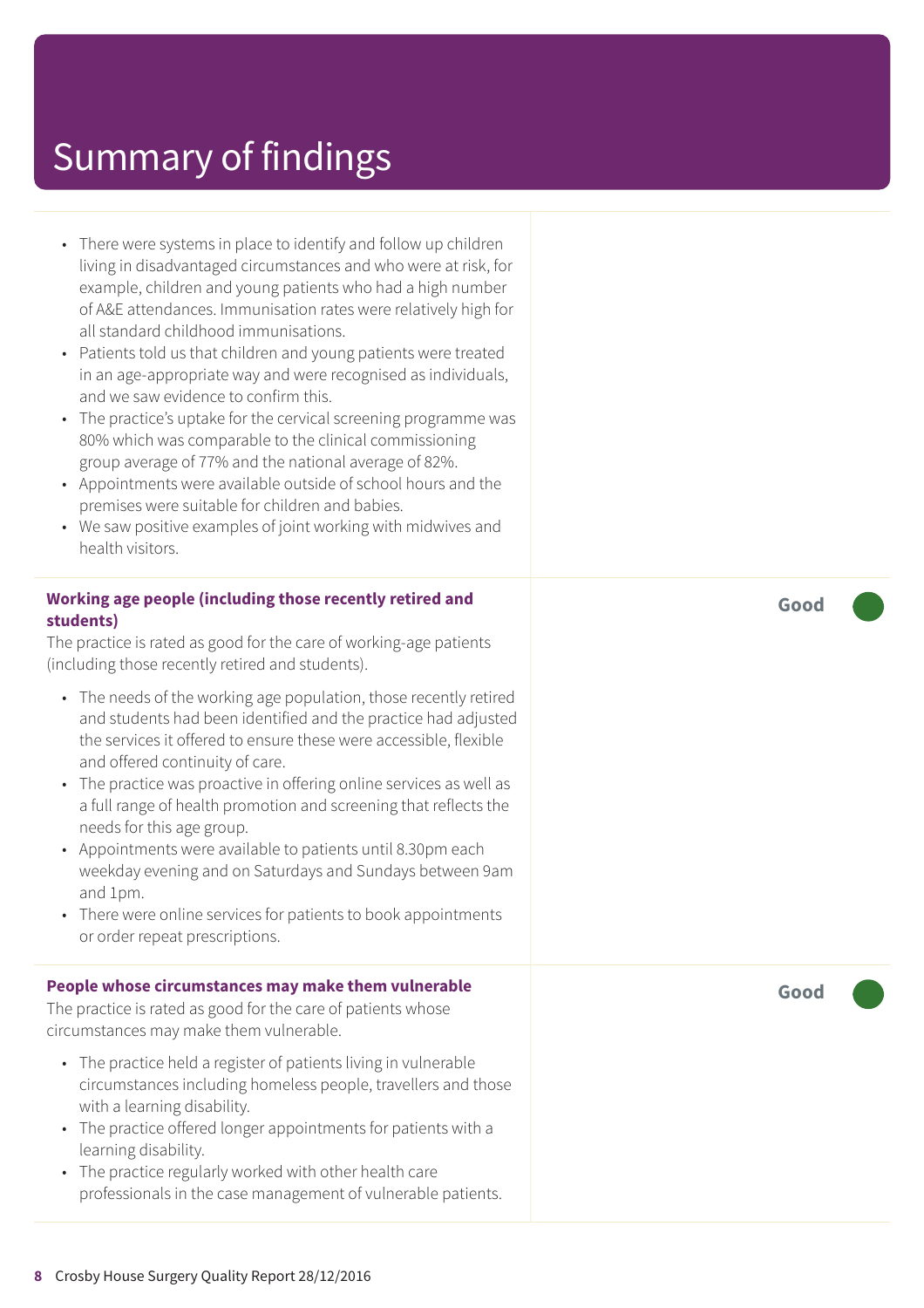- The practice informed vulnerable patients about how to access various support groups and voluntary organisations.
- Staff knew how to recognise signs of abuse in vulnerable adults and children. Staff were aware of their responsibilities regarding information sharing, documentation of safeguarding concerns and how to contact relevant agencies in normal working hours and out of hours.

#### **People experiencing poor mental health (including people with dementia)**

The practice is rated as good for the care of patients experiencing poor mental health (including patients living with dementia).

- 79% of patients diagnosed with dementia had their care reviewed in a face to face meeting in the last 12 months, which was comparable to the national average of 83%.
- Performance for mental health related indicators was 99%, which is similar to the clinical commissioning group average of 98% and national average of 92%.
- The practice regularly worked with multi-disciplinary teams in the case management of patients experiencing poor mental health, including those with dementia.
- The practice carried out advance care planning for patients with dementia.
- The practice had told patients experiencing poor mental health about how to access various support groups and voluntary organisations.
- The practice had a system in place to follow up patients who had attended accident and emergency where they may have been experiencing poor mental health.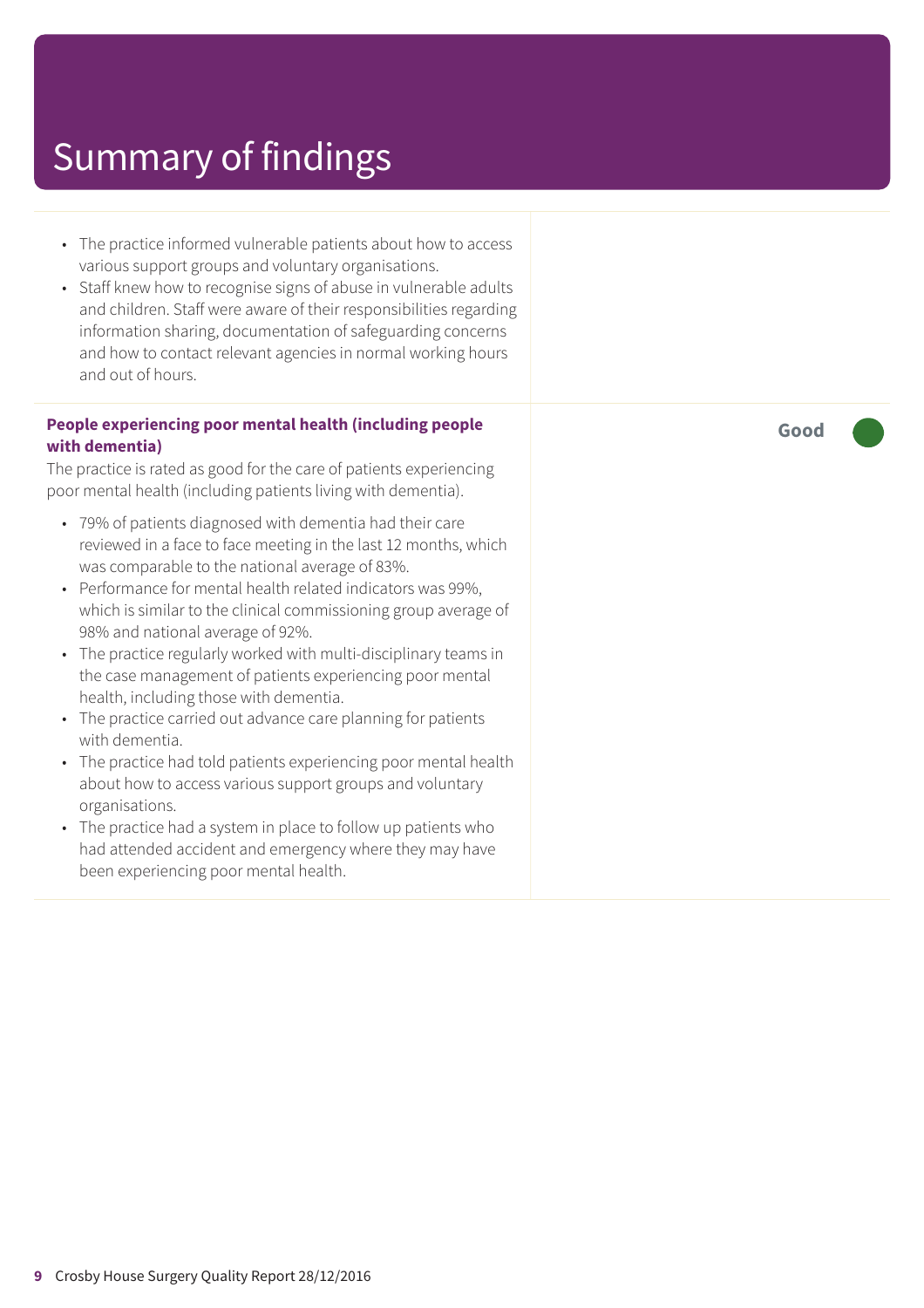### What people who use the service say

The national GP patient survey results were published in July 2016. The results showed the practice was performing in line with local and national averages. Three hundred and seventy-four survey forms were distributed and 108 were returned. This represented 29% of the practice's patient list.

- 53% of patients found it easy to get through to this practice by phone compared to the clinical commissioning group (CCG) average of 50% and national average of 73%.
- 82% of patients were able to get an appointment to see or speak to someone the last time they tried compared to the CCG average of 80% and national average of 76%.
- 77% of patients described the overall experience of this GP practice as good compared to the CCG average of 73% and national average of 85%.
- 64% of patients said they would recommend this GP practice to someone who has just moved to the local area compared to the CCG average of 64% and national average of 79%.

• 49% said that they usually get to speak with a preferred GP compared to the CCG average of 42% and national average of 59%.

As part of our inspection we also asked for CQC comment cards to be completed by patients prior to our inspection. We received 23 comment cards which were all positive about the standard of care received. A number of patients described examples of how the GPs and nursing team were caring and supportive.

We spoke with four patients during the inspection. All four patients said they were satisfied with the care they received and thought staff were approachable, committed and caring. One patient mentioned that it was difficult to get through on the phone in the morning and two others said they often had to wait to see the GP past their appointment time. However, the practice did let them know when there was a delay.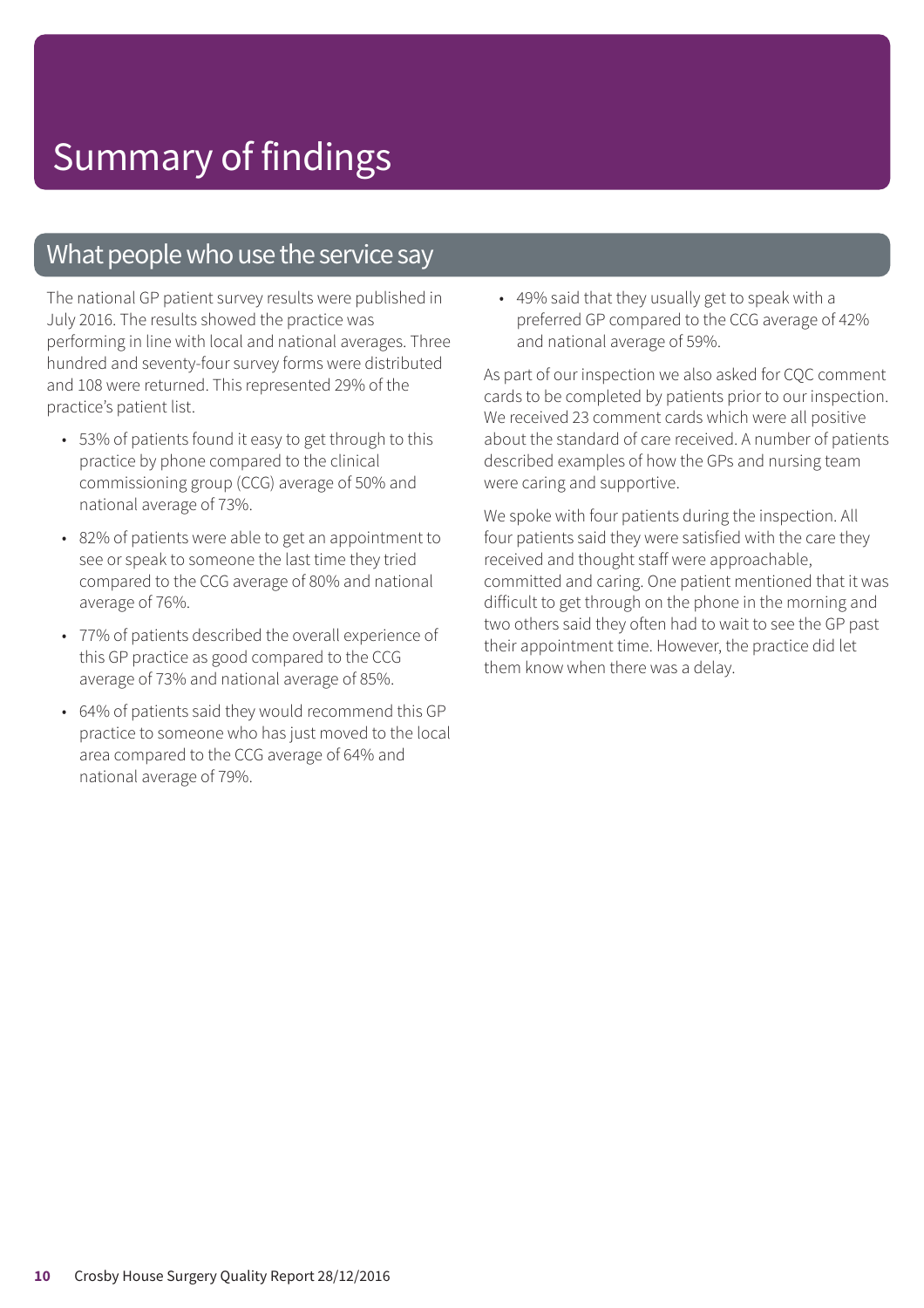

# Crosby House Surgery **Detailed findings**

### Our inspection team

#### **Our inspection team was led by:**

Our inspection team was led by a CQC Inspection Manager and included a GP specialist adviser.

### **Background to Crosby House Surgery**

Crosby House Surgery is situated in Slough. The practice resides in an adapted building with car parking for patients and staff. There is access for patients and visitors who have difficulty using steps. All patient services are offered on the ground and first floors. The practice comprises of three consulting rooms, three treatment rooms, one patient waiting area, administrative and management offices, and a meeting room which is sometimes used as a consulting room.

The practice has approximately 11,100 registered patients. The practice population of patients aged between zero and nine and, 20 and 44 years is higher than national averages and similar to the clinical commissioning group (CCG) averages (a CCG is a group of general practices that work together to plan and design local health services in England. They do this by 'commissioning' or buying health and care services). There were mixed levels of deprivation in the practice catchment area. Approximately 34% of patients were white British, 52% Asian, 9% black with 6% patients of a non-white British background.

There are two partners and four salaried GPs at the practice. Two GPs are male and four female. The practice employs three practice nurses. The practice manager and finance and complaints manager are supported by a team of administrative and reception staff. The practice is a training practice. Services are provided via a General Medical Services (GMS) contract.

Services are provided from the following location:

Crosby House Surgery,

91 Stoke Poges Lane,

Slough,

SL1 3NY.

The practice is open routinely between 8am to 6.30pm from Monday to Friday. Extended surgery hours are offered at the following times: 7.30 am to 8am on Monday and Tuesday, 6.30 pm to 8pm on weekdays, and weekends from 9am to 1pm.

Appointment times are:

- Mondays from 7.30am to 12pm and 2pm to 8pm;
- Tuesdays from 7.30am to 12pm, 2pm to 6pm and 6.30pm to 8pm;
- Wednesdays and Fridays from 8.30pm to 12pm, 2pm to 6pm and 6.30pm to 8pm;
- Thursdays from 8.30am to 12pm, 2pm to 5.30pm and 6.30pm to 8pm;
- Saturdays and Sundays from 9am to 1pm.

The practice had obtained funding to provide 48,000 additional appointments jointly with other Slough practices. This enabled Crosby House Surgery's patients and patients from other practices to be seen at evening and weekends. However, clinical staff from Crosby House Surgery only saw patients from their own practice. The other practices were responsible for providing their own administrative support.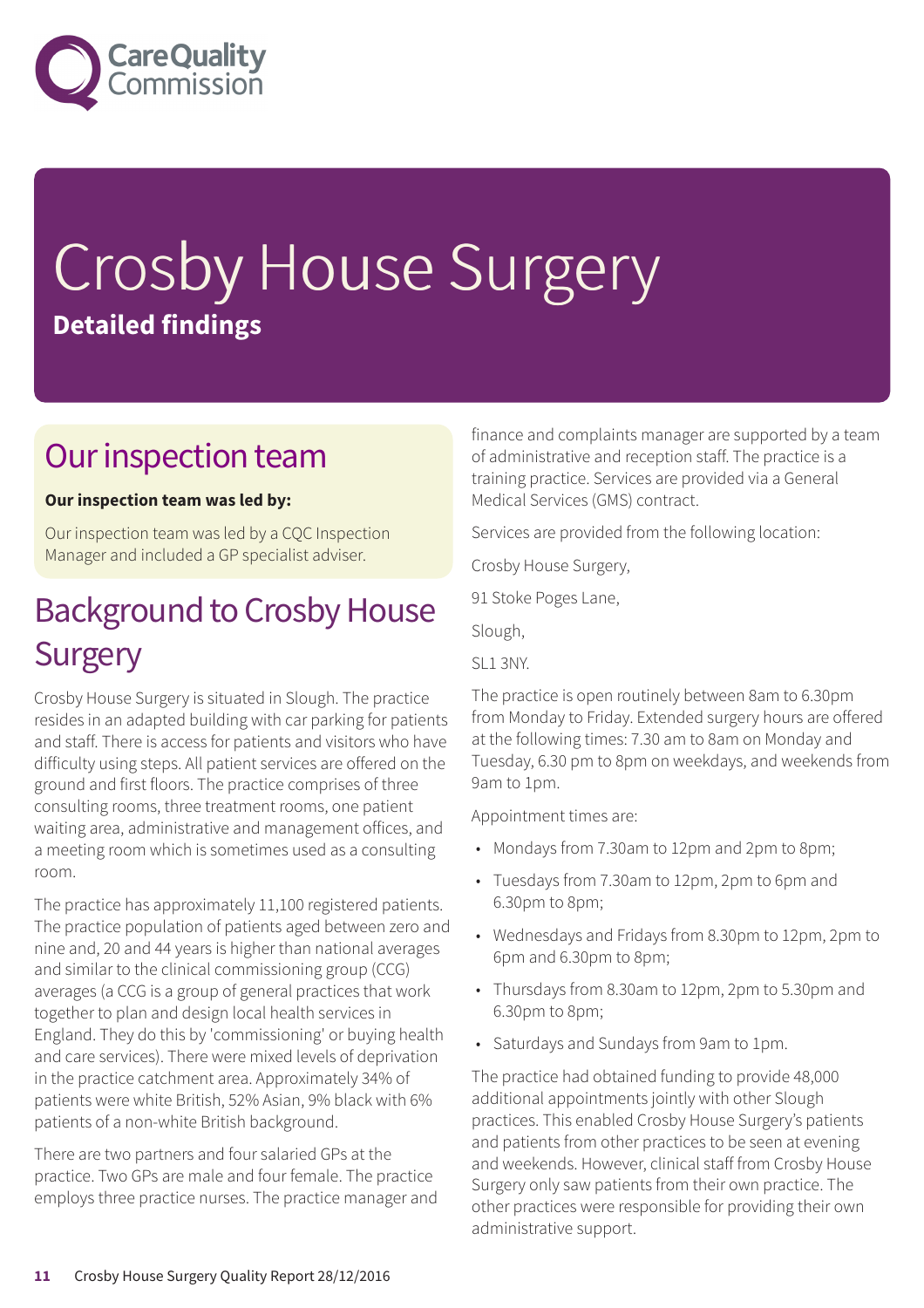## Detailed findings

When the surgery is closed patients can access East Berkshire Out of Hours Service by calling NHS 111.

### Why we carried out this inspection

We carried out a comprehensive inspection of this service under Section 60 of the Health and Social Care Act 2008 as part of our regulatory functions. The inspection was planned to check whether the provider is meeting the legal requirements and regulations associated with the Health and Social Care Act 2008, some of which were in breach from the last inspection in January 2016, to look at the overall quality of the service, and to provide a rating for the service under the Care Act 2014.

### How we carried out this inspection

We undertook an announced comprehensive inspection on the 25 October 2016.

Before visiting, we reviewed a range of information we hold about the practice and asked other organisations to share what they knew.

During our visit we:

- Spoke with a range of staff (including 2 GP partners, a practice nurse, the practice manager and other administration and reception staff) and spoke with four patients who used the service.
- Observed how patients were being cared for and talked with carers and/or family members
- Reviewed an anonymised sample of the personal care or treatment records of patients.
- Reviewed comment cards where patients and members of the public shared their views and experiences of the service.

To get to the heart of patients' experiences of care and treatment, we always ask the following five questions:

- $\cdot$  Is it safe?
- Is it effective?
- Is it caring?
- Is it responsive to people's needs?
- Is it well-led?

We also looked at how well services were provided for specific groups of people and what good care looked like for them. The population groups are:

- Older people.
- People with long-term conditions.
- Families, children and young people.
- Working age people (including those recently retired and students).
- People whose circumstances may make them vulnerable.
- People experiencing poor mental health (including people with dementia).

Please note that when referring to information throughout this report, for example any reference to the Quality and Outcomes Framework data, this relates to the most recent information available to the CQC at that time.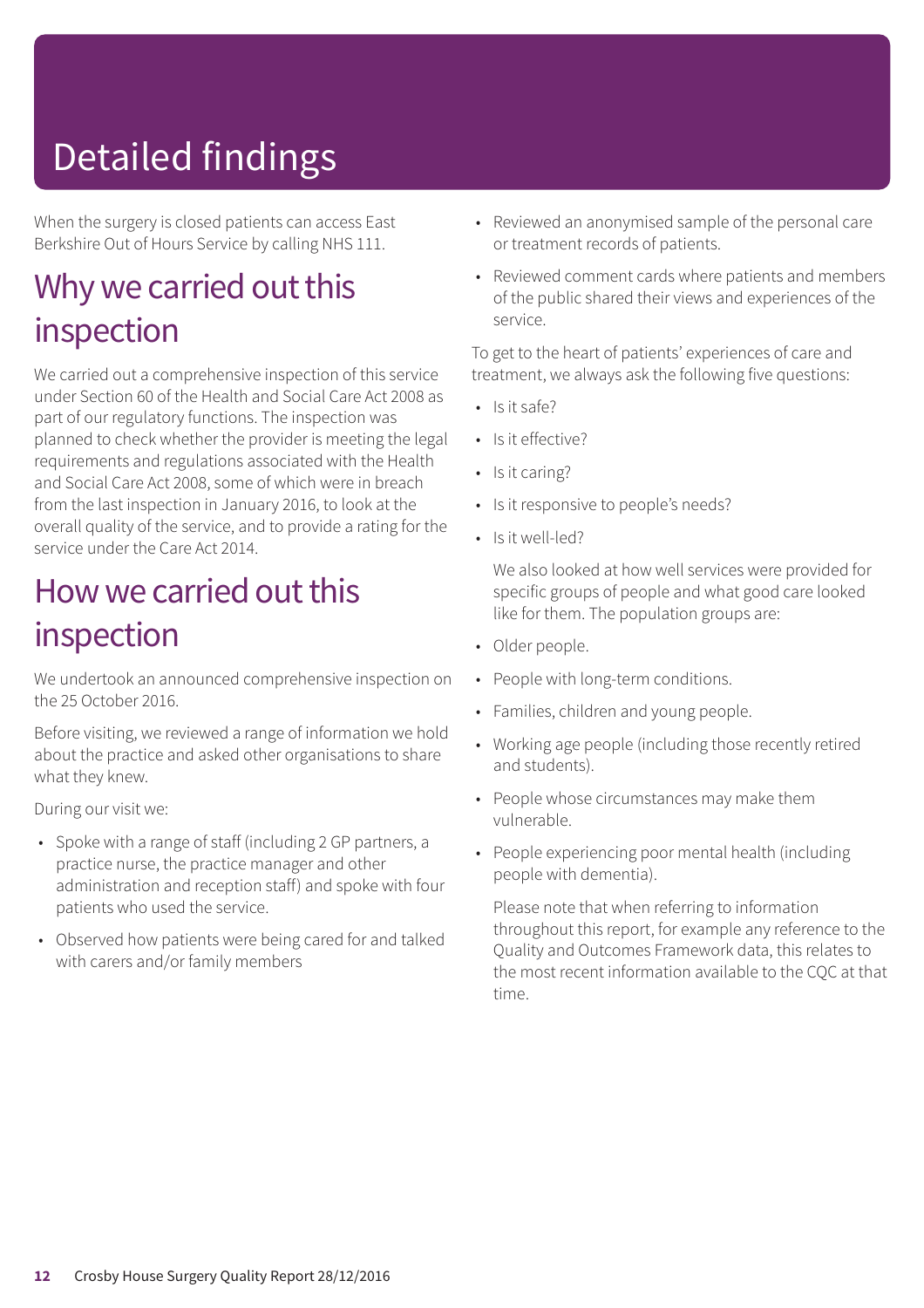## Are services safe?

### **Our findings**

At our last inspection in January 2016, we found the practice had breached regulations which posed a risk to patient safety. Concerns were raised in respect of significant events and actions and learning were not undertaken in a timely way; safeguarding training records were not up to date; not all staff had received an appropriate Disclosure and Barring Service (DBS) check (DBS checks identify whether a person has a criminal record or is on an official list of people barred from working in roles where they may have contact with children or adults who may be vulnerable); emergency equipment was not regularly checked; flooring and chairs were stained and infection control audit actions had not all been completed; prescriptions were not monitored through the practice or kept securely; recruitment checks were not up to date and records were missing and risk assessments had not picked up health and safety issues identified in January 2016. We reviewed the action plan implemented following the last inspection and found all of the concerns relating to the breaches in regulation had been rectified and improvements made.

#### **Safe track record and learning**

There was an effective system in place for reporting and recording significant events.

- Staff told us they would inform the practice manager of any incidents and there was a recording form available on the practice's computer system. The incident recording form supported the recording of notifiable incidents under the duty of candour. (The duty of candour is a set of specific legal requirements that providers of services must follow when things go wrong with care and treatment).
- We saw evidence that when things went wrong with care and treatment, patients were informed of the incident, received reasonable support, truthful information, a written apology and were told about any actions to improve processes to prevent the same thing happening again.
- The practice carried out a thorough analysis of the significant events.

We reviewed safety records, incident reports, patient safety alerts and minutes of meetings where these were

discussed. We saw evidence that lessons were shared and action was taken to improve safety in the practice. For example, when a patient attended the practice and became aggressive towards staff. We saw from the minutes of the annual review meeting and the significant event form described the actions taken to ensure staff safety and improvements to the security of the practice were underway. The practice had also shared the learning with staff to protect their safety.

#### **Overview of safety systems and processes**

The practice had clearly defined and embedded systems, processes and practices in place to keep patients safe and safeguarded from abuse, which included:

- Arrangements were in place to safeguard children and vulnerable adults from abuse. These arrangements reflected relevant legislation and local requirements. Policies were accessible to all staff. The policies clearly outlined who to contact for further guidance if staff had concerns about a patient's welfare. There was a lead member of staff for safeguarding. The GPs attended safeguarding meetings when possible and always provided reports where necessary for other agencies. Staff demonstrated they understood their responsibilities and all had received training on safeguarding children and vulnerable adults relevant to their role. GPs were trained to child protection or child safeguarding level three. Nurses had received child safeguarding training to level two.
- A notice in the waiting room advised patients that chaperones were available if required. All staff who acted as chaperones were trained for the role and had received a DBS check. The practice had undertaken a risk assessment to determine which staff required a DBS check. This outlined all the practice roles and provided the reasons why a DBS check was not required.
- The practice maintained appropriate standards of cleanliness and hygiene. We observed the premises to be clean and tidy. Since the last inspection, the practice had undertaken a significant level of refurbishment. All the flooring in the practice had been replaced to ensure a high level of cleanliness and to minimise the risk and spread of infection; the practice had been redecorated and new furniture and chairs had been provided. The practice nurse was the infection control clinical lead who liaised with the local infection prevention teams to keep up to date with best practice. There was an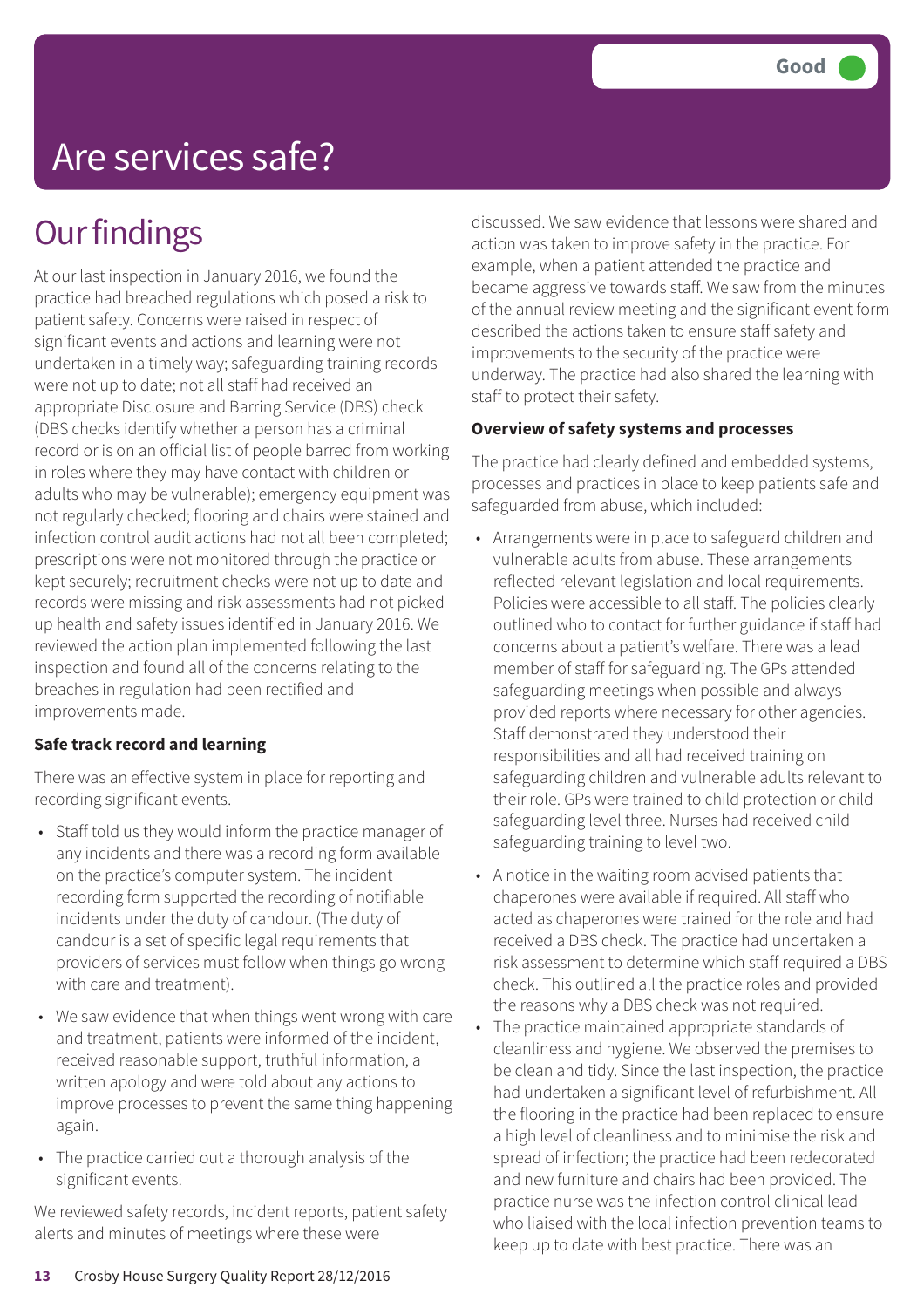### Are services safe?

infection control protocol in place and staff had received up to date training. Annual infection control audits were undertaken and we saw evidence that action was taken to address any improvements identified as a result. • The arrangements for managing medicines, including emergency medicines and vaccines, in the practice kept patients safe (including obtaining, prescribing, recording, handling, storing, security and disposal). Fridge temperatures were recorded, the stock was rotated and the fridges were regularly cleaned. Processes were in place for handling repeat prescriptions which included the review of high risk medicines. The practice carried out regular medicines audits, with the support of the local clinical commissioning group pharmacy teams, to ensure prescribing was in line with best practice guidelines for safe prescribing. Following the last inspection the practice had implemented a system to ensure blank prescription forms and pads were securely stored and there were systems in place to monitor their use. Patient Group Directions (PGDs) had been adopted by the practice to allow nurses to administer medicines in line with legislation. PGDs are written instructions for the supply or administration of medicines to groups of patients who may not be individually identified before presenting for treatment.

• We reviewed eight personnel files, which included newly appointed staff. We found appropriate recruitment checks had been undertaken prior to employment. For example, proof of identification, references, qualifications, registration with the appropriate professional body and the appropriate checks through the Disclosure and Barring Service.

#### **Monitoring risks to patients**

Risks to patients were assessed and well managed.

• There were procedures in place for monitoring and managing risks to patient and staff safety. There was a health and safety policy available with a poster in the reception office which identified local health and safety representatives. The practice had up to date fire risk assessments and carried out regular fire drills. During the refurbishment, the practice tested the alarm system on a number of occasions and realised that the evacuation procedure was not always efficient. They

reviewed the process and shared the learning with staff to make improvements in the event of a fire. All electrical equipment was checked to ensure the equipment was safe to use and clinical equipment was checked to ensure it was working properly. The practice had a variety of other risk assessments in place to monitor safety of the premises such as control of substances hazardous to health and infection control and legionella (Legionella is a term for a particular bacterium which can contaminate water systems in buildings). We saw a copy of a general risk assessment which considered everyday risks such as slips, trips and falls, working alone and display screens. A health and safety risk assessment had been completed in August 2016 and corrective actions had been taken.

• Arrangements were in place for planning and monitoring the number of staff and mix of staff needed to meet patients' needs. There was a rota system in place for all the different staffing groups to ensure enough staff were on duty.

#### **Arrangements to deal with emergencies and major incidents**

The practice had adequate arrangements in place to respond to emergencies and major incidents.

- There was an instant messaging system on the computers in all the consultation and treatment rooms which alerted staff to any emergency.
- All staff received annual basic life support training and there were emergency medicines available in the treatment room.
- The practice had a defibrillator available on the premises and oxygen with adult and children's masks. A first aid kit and accident book were available.
- Emergency medicines were easily accessible to staff in a secure area of the practice and all staff knew of their location. All the medicines we checked were in date and stored securely.
- The practice had a comprehensive business continuity plan in place for major incidents such as power failure or building damage. The plan included emergency contact numbers for staff.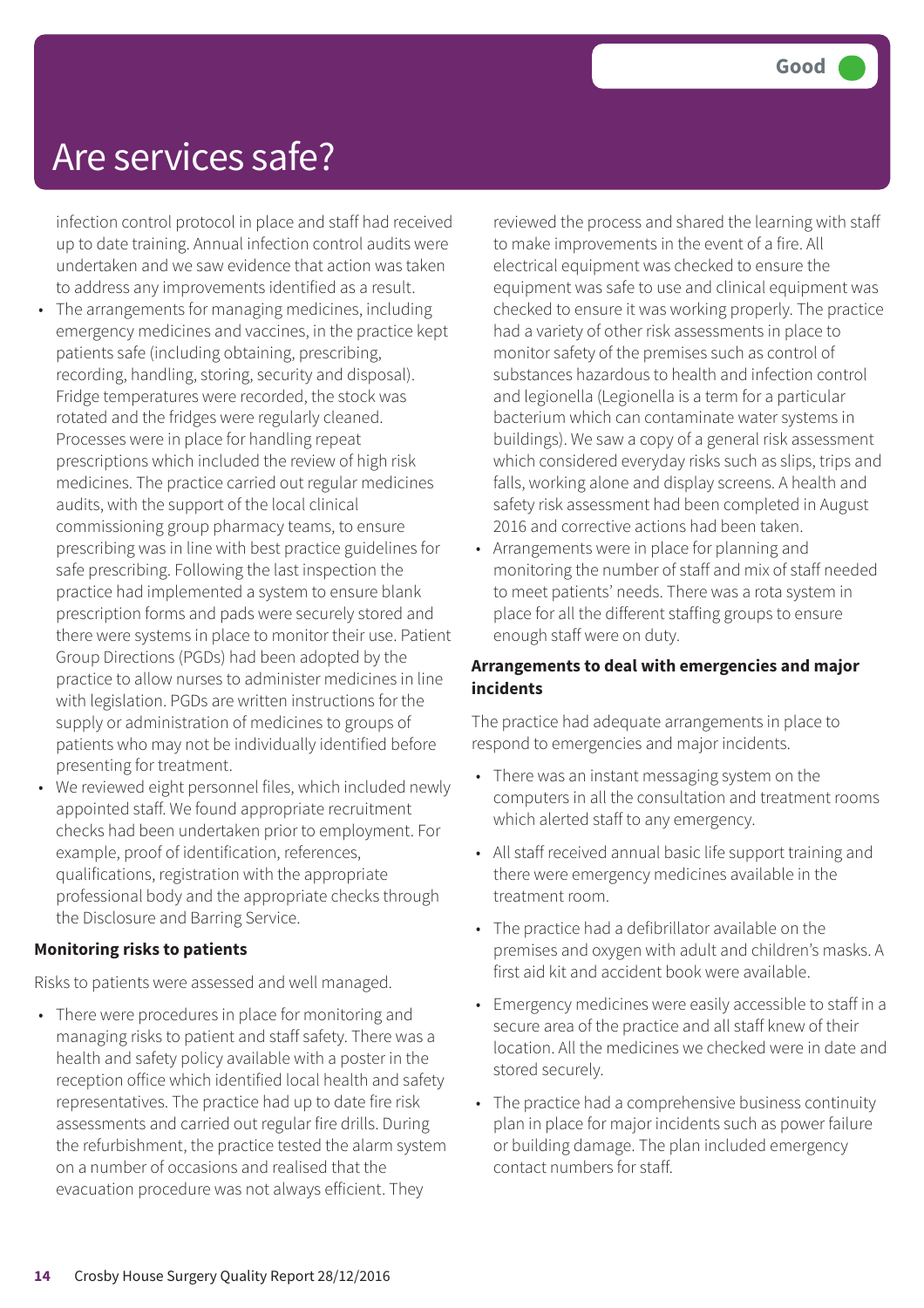### Are services effective?

(for example, treatment is effective)

### **Our findings**

At our last inspection in January 2016, we found the practice had breached regulations and the practice needed to make improvements. Concerns were raised in respect of training not being up to date for child safeguarding, basic life support and health and safety. At this inspection we found all the improvements had been made.

#### **Effective needs assessment**

The practice assessed needs and delivered care in line with relevant and current evidence based guidance and standards, including National Institute for Health and Care Excellence (NICE) best practice guidelines.

- The practice had systems in place to keep all clinical staff up to date. Staff had access to guidelines from NICE and used this information to deliver care and treatment that met patients' needs.
- The practice monitored that these guidelines were followed through risk assessments, audits and random sample checks of patient records.

#### **Management, monitoring and improving outcomes for people**

The practice used the information collected for the Quality and Outcomes Framework (QOF) and performance against national screening programmes to monitor outcomes for patients. (QOF is a system intended to improve the quality of general practice and reward good practice). The most recent published results were 99% of the total number of points available. The overall exception rate of the practice was 7% which was lower than the national and clinical commissioning group (CCG) average. (Exception reporting is the removal of patients from QOF calculations where, for example, the patients are unable to attend a review meeting or certain medicines cannot be prescribed because of side effects).

This practice was not an outlier for any QOF (or other national) clinical targets. Data from 2015/16 showed:

- Performance for the overall clinical and public health indicators was 99%, which was similar to the CCG and national average of 97%.
- Performance for diabetes related indicators was 96% which was similar to the CCG average and the national average of 90%.
- Performance for mental health related indicators was 99%, which was similar to the CCG average of 98% and national average of 92%.
- Performance for hypertension related indicators was 100%, which was similar to the CCG average of 99% and national average of 97%.

There was evidence of quality improvement including clinical audit.

- There had been eight clinical audits undertaken in 2016, six of these were completed audits where the improvements made were implemented and monitored.
- The practice participated in local audits, national benchmarking, accreditation and peer review.
- Findings were used by the practice to improve services. For example, recent action taken as a result included an audit of read coding in the medical records of patients with chronic kidney disease (CKD). The purpose of the audit was to improve the identification of CKD in the practice. This was to improve the management of patients with CKD and to add them to the disease register. In the first cycle 179 patients were identified with a diagnosis of CKD recorded in the medical records. Changes were implemented to ensure clinicians were recording the disease and treatment correctly. At the second audit 12 months later 277 patients had been identified.
- The practice had an audit strategy and we saw future clinical audit plans.

Information about patients' outcomes was used to make improvements. The practice monitored referral rates and were able to demonstrate how they maintained low referral rates and kept patients out of hospital. The practice also looked at reviewing the medicines of patients and were able to offer alternative medicines which led to savings on their and the CCG's prescribing budget.

#### **Effective staffing**

Staff had the skills, knowledge and experience to deliver effective care and treatment.

• The practice had an induction programme for all newly appointed staff. This covered such topics as safeguarding, infection prevention and control, fire safety, health and safety and confidentiality.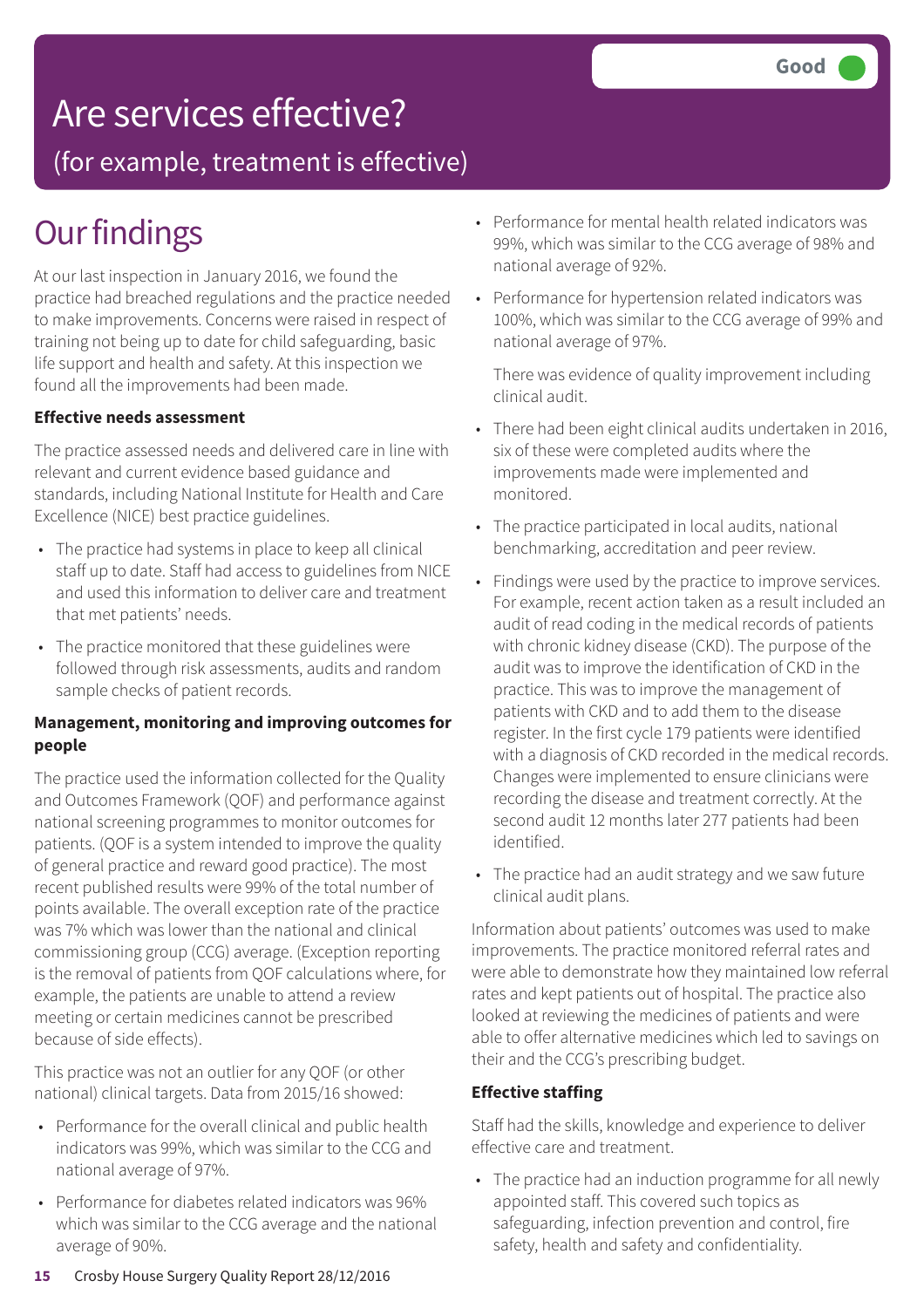### Are services effective?

### (for example, treatment is effective)

- The practice could demonstrate how they ensured role-specific training and updating for relevant staff. For example, for those reviewing patients with long-term conditions. On the day of inspection, we were told about a member of the reception team was due to commence healthcare assistant training, which would further expand the services to patients.
- Staff administering vaccines and taking samples for the cervical screening programme had received specific training which had included an assessment of competence. Staff who administered vaccines could demonstrate how they stayed up to date with changes to the immunisation programmes, for example by access to on line resources and discussion at practice meetings.
- The learning needs of staff were identified through a system of appraisals, meetings and reviews of practice development needs. Staff had access to appropriate training to meet their learning needs and to cover the scope of their work. This included ongoing support, one-to-one meetings, coaching and mentoring, clinical supervision and facilitation and support for revalidating GPs. All staff had received an appraisal within the last 12 months.
- Staff received training that included: safeguarding, fire safety awareness, basic life support and information governance. Staff had access to and made use of e-learning training modules and in-house training. All of the training gaps from the last inspection in January 2016 had been undertaken and we were showed certificates.
- At the last inspection, locum GPs were not provided with a locum pack. At this inspection we noted that the practice had created a locum pack, which included details about the operations of the practice and how NHS systems and services were set up in the Slough area.

#### **Coordinating patient care and information sharing**

The information needed to plan and deliver care and treatment was available to relevant staff in a timely and accessible way through the practice's patient record system and their intranet system.

• This included care and risk assessments, care plans, medical records and investigation and test results.

- The practice shared relevant information with other services in a timely way, for example when referring patients to other services.
- The practice had 26 patients on their palliative care register and held regular multi-disciplinary meetings with other organisations to ensure the patients received the care, treatment and support they and their families needed.

Staff worked together and with other health and social care professionals to understand and meet the range and complexity of patients' needs and to assess and plan ongoing care and treatment. This included when patients moved between services, including when they were referred, or after they were discharged from hospital. Meetings took place with other health care professionals on a monthly basis when care plans were routinely reviewed and updated for patients with complex needs.

#### **Consent to care and treatment**

Staff sought patients' consent to care and treatment in line with legislation and guidance.

- Staff understood the relevant consent and decision-making requirements of legislation and guidance, including the Mental Capacity Act 2005.
- When providing care and treatment for children and young patients, staff carried out assessments of capacity to consent in line with relevant guidance.
- Where a patient's mental capacity to consent to care or treatment was unclear the GP or practice nurse assessed the patient's capacity and, recorded the outcome of the assessment.
- The process for seeking consent was monitored through patient records audits.

#### **Supporting patients to live healthier lives**

The practice identified patients who may be in need of extra support. For example:

• Patients receiving end of life care, carers, those at risk of developing a long-term condition and those requiring advice on their diet, smoking and alcohol cessation. Patients were signposted to the relevant service.

The practice's uptake for the cervical screening programme was 80% which was comparable to the CCG average of 77% and the national average of 82%. There was a policy to offer telephone reminders for patients who did not attend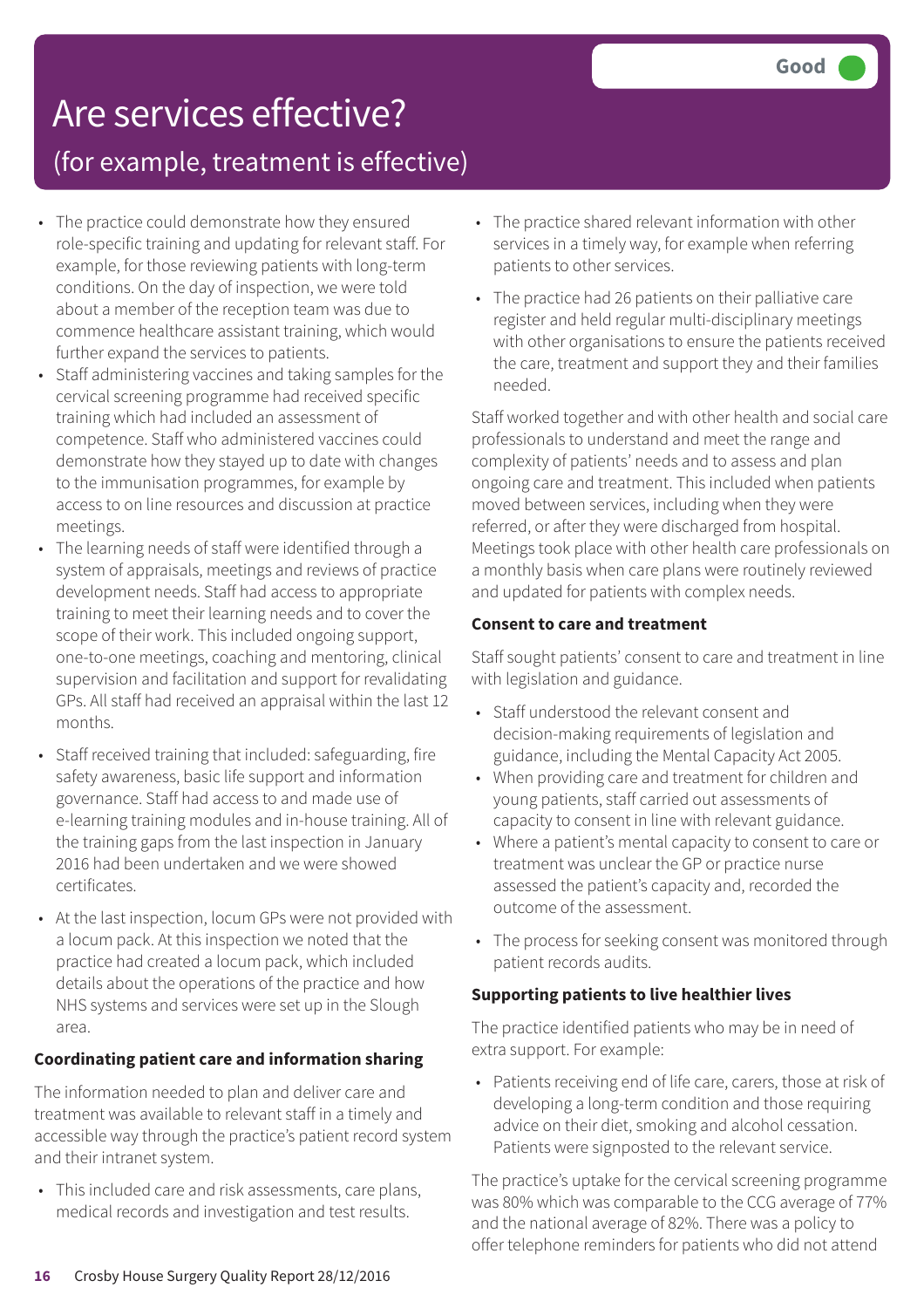### Are services effective? (for example, treatment is effective)

for their cervical screening test. The practice demonstrated how they encouraged uptake of the screening programme by using information in different languages and for those with a learning disability and they ensured a female sample taker was available. There were failsafe systems in place to ensure results were received for all samples sent for the cervical screening programme and the practice followed up women who were referred as a result of abnormal results. The practice also encouraged its patients to attend national screening programmes for bowel and breast cancer screening.

- 65% of female patients aged 50 to 70 were screened for breast cancer in the last 36 months compared to the CCG average of 65% and national average of 73%.
- 39% of patients aged 60 to 69 had been screened for bowel cancer in the last 30 months compared to the CCG average of 40% and national average of 58%.

Childhood immunisation rates for the vaccinations given were variable when compared to CCG averages. For example, childhood immunisation rates for the vaccinations given to under two year olds ranged from 81% to 100% (CCG 75%-95%) and five year olds from 73% to 92% (CCG 91%-93%). The practice reported that they had difficulty reaching targets for childhood immunisations. Nurses carried out opportunistic immunisations where possible. The practice told us they had held Saturday clinics to improve the uptake.

Patients had access to appropriate health assessments and checks. These included health checks for new patients and NHS health checks for patients aged 40–74. The practice had seen 659 patients for these health checks in the previous five year. Appropriate follow-ups for the outcomes of health assessments and checks were made, where abnormalities or risk factors were identified.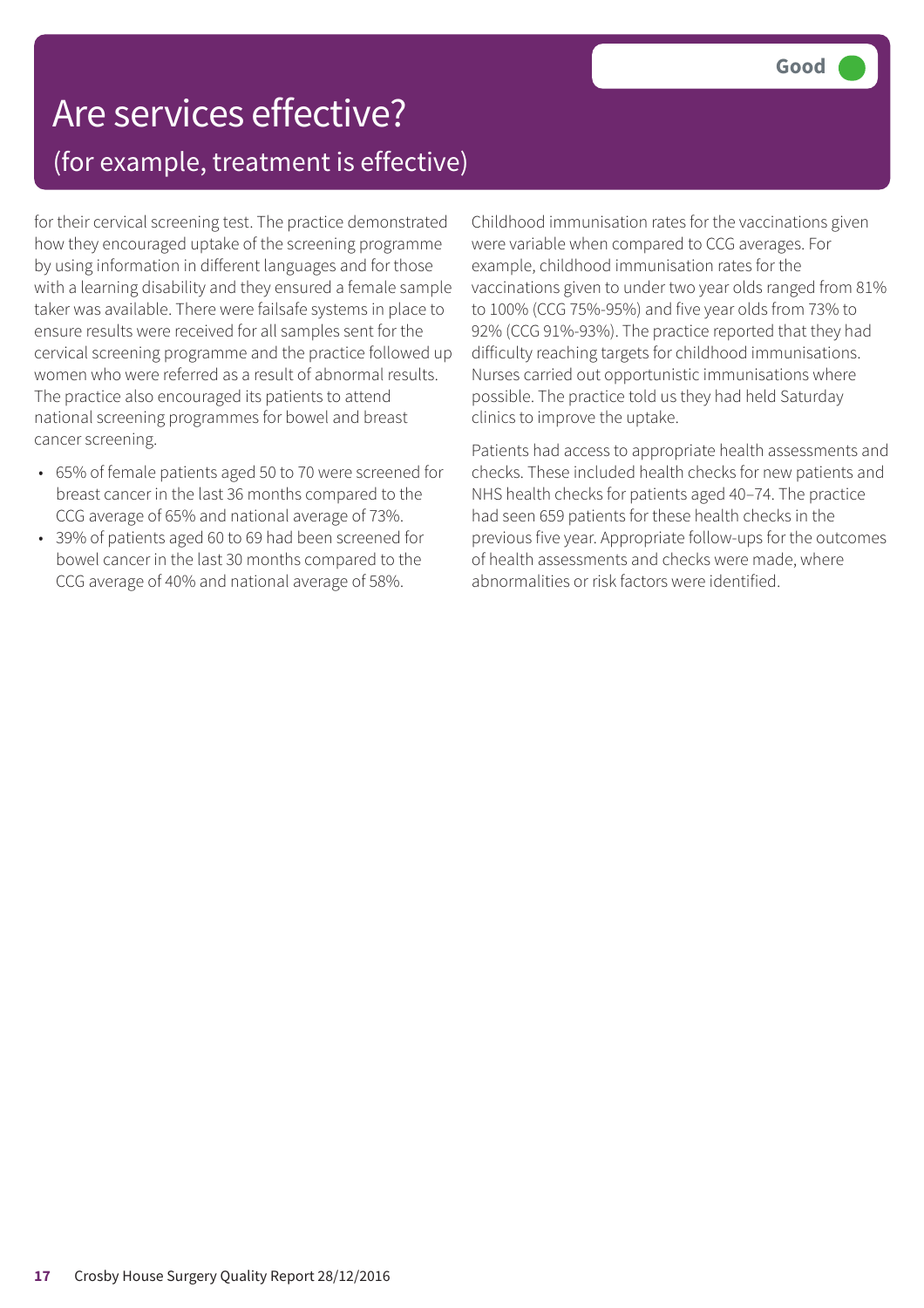## Are services caring?

### **Our findings**

#### **Kindness, dignity, respect and compassion**

We observed members of staff were courteous and very helpful to patients and treated them with dignity and respect.

- Curtains were provided in consulting rooms to maintain patients' privacy and dignity during examinations, investigations and treatments.
- We noted that consultation and treatment room doors were closed during consultations; conversations taking place in these rooms could not be overheard.
- Reception staff knew when patients wanted to discuss sensitive issues or appeared distressed they could offer them a private room to discuss their needs.

All of the 23 patient Care Quality Commission comment cards we received were positive about the service experienced. Patients said they felt the practice offered an excellent service and staff were helpful, caring and treated them with dignity and respect. Comment cards highlighted that staff responded compassionately when they needed help and provided support when required.

Results from the national GP patient survey showed patients felt they were treated with compassion, dignity and respect. Since the last inspection, the July 2016 national GP survey data results had been released. This showed how the practice had improved the average for their satisfaction scores on consultations with GPs and nurses. For example:

- 84% of patients said the GP was good at listening to them compared to the clinical commissioning group (CCG) average of 80% and the national average of 89%.
- 82% of patients said the GP gave them enough time compared to the CCG average of 78% and the national average of 87%.
- 91% of patients said they had confidence and trust in the last GP they saw compared to the CCG average of 92% and the national average of 95%.
- 83% of patients said the last GP they spoke to was good at treating them with care and concern compared to the CCG average of 76% and the national average of 85%.
- 74% of patients said the last nurse they spoke to was good at treating them with care and concern compared to the CCG average of 83% and the national average of 91%.
- 89% of patients said they found the receptionists at the practice helpful compared to the CCG average of 81% and the national average of 87%.

#### **Care planning and involvement in decisions about care and treatment**

Patients told us they felt involved in decision making about the care and treatment they received. They also told us they felt listened to and supported by staff and had sufficient time during consultations to make an informed decision about the choice of treatment available to them. Patient feedback from the comment cards we received was also positive and aligned with these views. We also saw that care plans were personalised.

Results from the national GP patient survey showed patients responded positively to questions about their involvement in planning and making decisions about their care and treatment. Results from the July 2016 results had shown improvement to those seen in December 2015. These were in line with local and national averages. For example:

- 81% of patients said the last GP they saw was good at explaining tests and treatments compared to the CCG average of 80% and the national average of 86%.
- 84% of patients said the last GP they saw was good at involving them in decisions about their care compared to the CCG average of 71% and the national average of 82%.
- 78% of patients said the last nurse they saw was good at involving them in decisions about their care compared to the CCG average of 77% and the national average of 85%.

The practice provided facilities to help patients be involved in decisions about their care:

- Staff told us that translation services were available for patients who did not have English as a first language. We saw notices in the reception areas informing patients this service was available.
- Information leaflets were available in easy read format.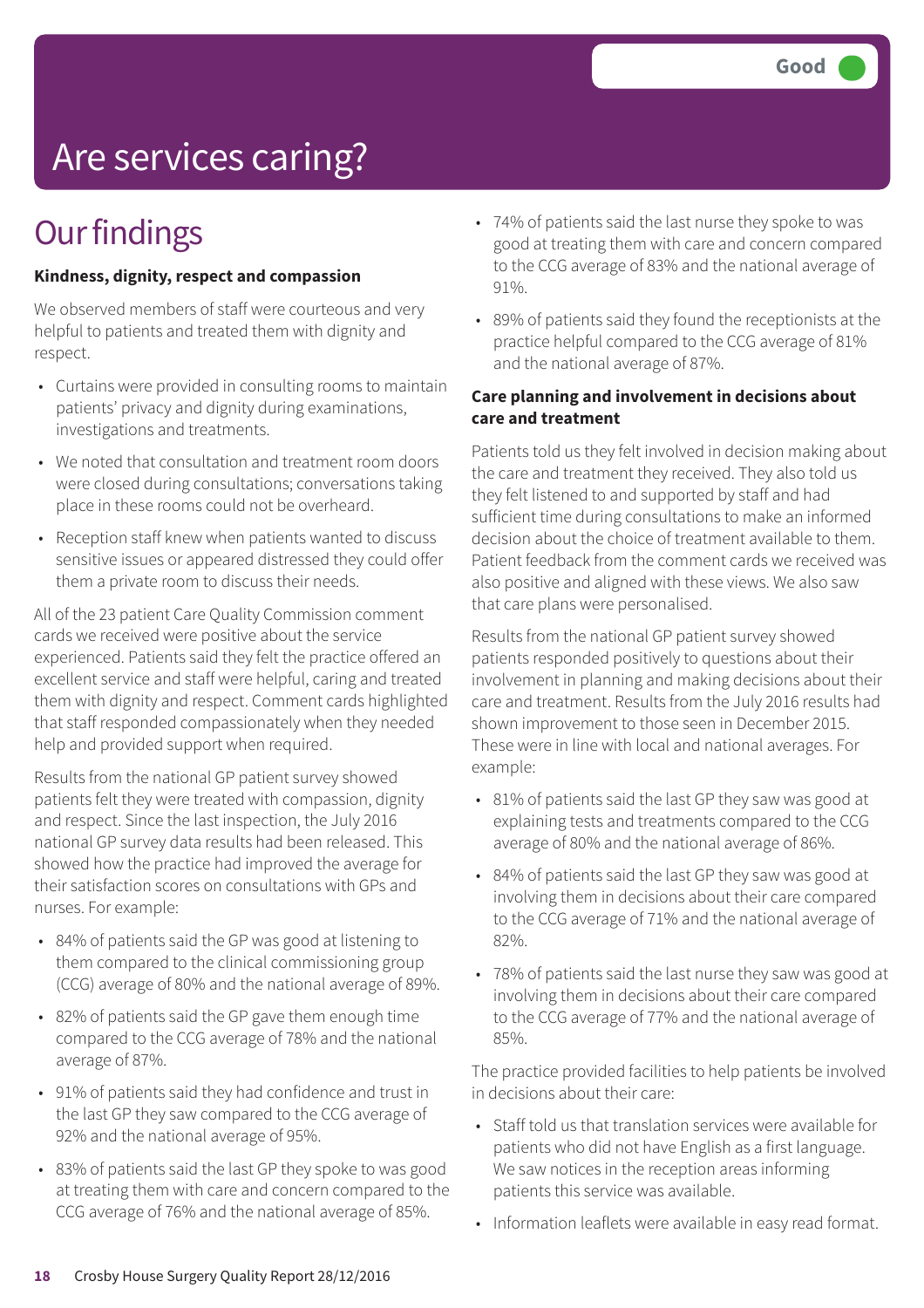### Are services caring?

• The practice website could be translated into over 80 different languages.

#### **Patient and carer support to cope emotionally with care and treatment**

Patient information leaflets and notices were available in the patient waiting area which told patients how to access a number of support groups and organisations. Information about support groups was also available on the practice website.

The practice's computer system alerted GPs if a patient was also a carer. The practice had identified 129 patients as carers (1.2% of the practice list). Written information was available to direct carers to the various avenues of support available to them.

Staff told us that if families had suffered bereavement, their usual GP contacted them or sent them a sympathy card. This call was either followed by a patient consultation at a flexible time and location to meet the family's needs and/or by giving them advice on how to find a support service.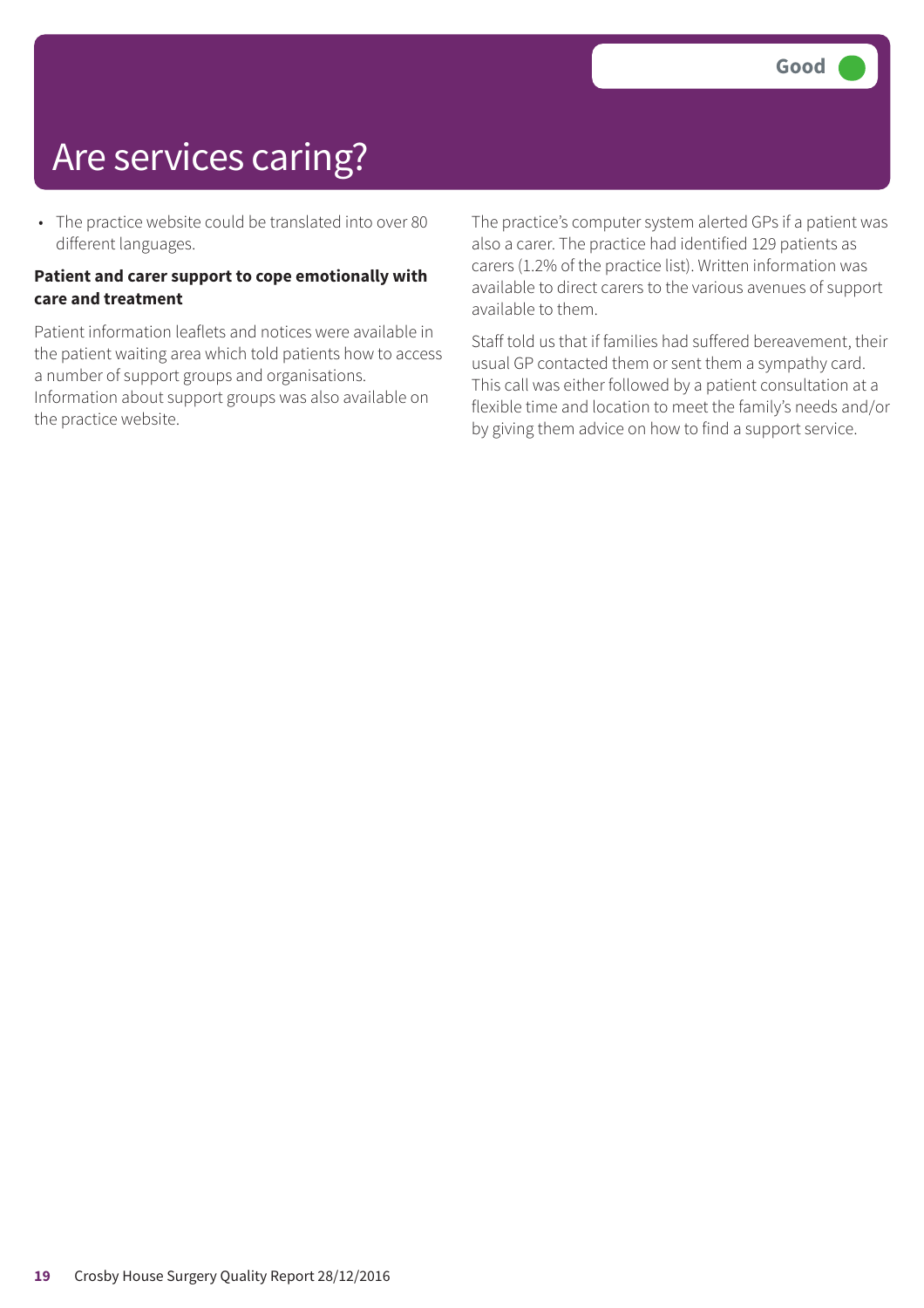## Are services responsive to people's needs?

(for example, to feedback?)

### **Our findings**

At our last inspection in January 2016, we found the practice had breached regulations which meant the practice were required to make improvements. Concerns were raised in respect of the low patient's survey results and availability of appointments. Some practice staff were not all aware of the translation service and how to support patients with complaints. Three complaints we reviewed were not processed in line with the timeframes described in the practice's own policy. At this inspection we found all the improvements had been made to the management of complaints and the results from the patient survey in July 2016 showed patients were more satisfied with appointments and their accessibility.

#### **Responding to and meeting people's needs**

The practice reviewed the needs of its local population and engaged with the NHS England Area Team and clinical commissioning group (CCG) to secure improvements to services where these were identified. The practice had been instrumental in the national campaign that recognised vitamin D deficiencies in patients living in the UK. The practice's work and research on vitamin D deficiencies has led to the improvement in care and treatment for related ailments and conditions. The GPs shared the information with local practices to improve testing for the deficiency, which led to more successful care and treatment of patients locally.

In a second example, the practice has worked closely with other practices in Slough and the CCG to improve the management of patients with diabetes. There was a higher prevalence of diabetes in Slough and the development of new pathways, care and treatment strategies and support networks has seen diabetes management in Slough improve the long term outcomes of patients. It has also offered a preventative measure for patients at risk of developing the disease.

• The practice was the lead practice for the extended hour's service in Slough. The practice offered evening and weekend appointments for working patients or those who could not attend during normal working hour. Funding had been obtained for 48,000 additional appointments, with the support of other Slough practices. This enabled Crosby House Surgery patients and those from other practices to be seen in the evening and at weekends. However, clinical staff only saw patients from their own practice to offer continuity of care.

- There were longer appointments available for patients with complex needs and patients who were vulnerable.
- Home visits were available for older patients and patients who had clinical needs which resulted in difficulty attending the practice.
- Same day appointments were available for children and those patients with medical problems that require same day consultation.
- There were automatic doors and a level surface from the carpark into the practice. Those with mobility issues would easily be able to access the practice, although parking for patients with disabilities was minimal.
- Patients were able to receive travel vaccines available on the NHS as well as those only available privately.
- There were disabled facilities and translation services available. A hearing loop had been installed since the last inspection.
- The practice was able to register patients with no fixed abode.

#### **Access to the service**

The practice was open routinely between 8 am to 6.30pm from Monday to Friday. Extended surgery hours were offered at the following times: 7.30am to 8am on Mondays and Tuesdays, 6.30pm to 8pm on weekdays, and weekends from 9am to 1pm.

Appointment times were:

- Mondays from 7.30am to 12pm and 2pm to 8pm;
- Tuesdays from 7.30am to 12pm, 2pm to 6pm and 6.30pm to 8pm;
- Wednesdays and Fridays from 8.30pm to 12pm, 2pm to 6pm and 6.30pm to 8pm;
- Thursdays from 8.30am to 12pm, 2pm to 5.30pm and 6.30pm to 8pm;
- Saturdays and Sundays from 9am to 1pm.

In addition to pre-bookable appointments, urgent appointments were also available for patients that needed them. The opening hours of the practice were displayed on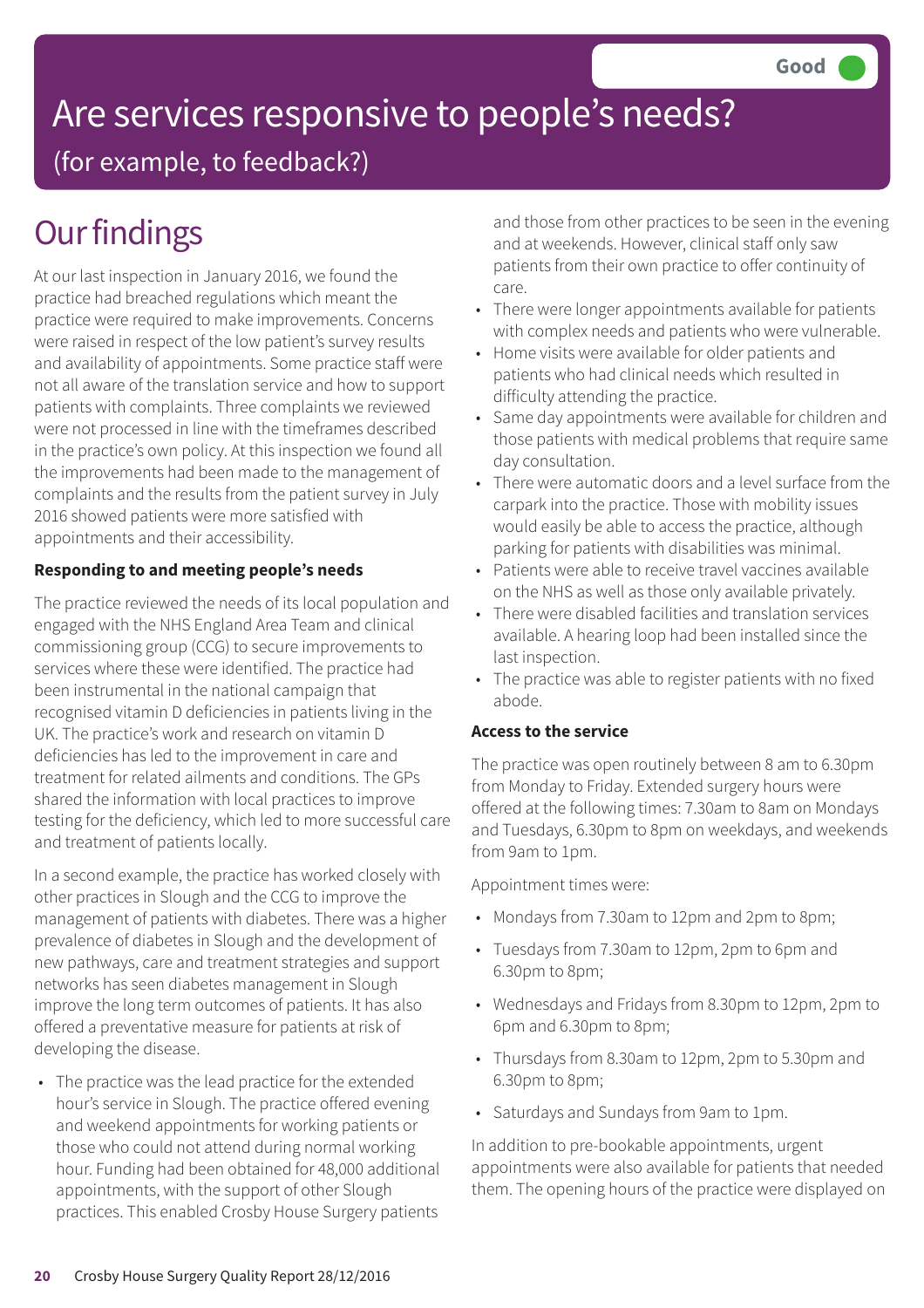## Are services responsive to people's needs?

### (for example, to feedback?)

the practice website, in the reception area and at on the front door. Information about out of hour's services was displayed in the waiting area and on the website, but not outside the practice.

Results from the national GP patient survey showed that patient's satisfaction with how they could access care and treatment was comparable to local and national averages.

- 79% of patients were satisfied with the practice's opening hours compared to the CCG average of 72% and national average of 76%.
- 53% of patients said they could get through easily to the practice by phone compared to the CCG average of 50% and national average of 73%.
- 45% of patients said they always or almost always see or speak to the GP they prefer (CCG average 42%, national average 59%)

The four patients we spoke with on the day of inspection said they were able to get appointments when they needed them. One patient mentioned that it was difficult to get through on the phone in the morning and two others said they often had to wait to see the GP past their appointment time. However, the practice did let them know when there was a delay.

The practice had a system in place to assess:

- whether a home visit was clinically necessary; and
- the urgency of the need for medical attention.

In cases where the urgency of need was so great that it would be inappropriate for the patient to wait for a GP home visit, alternative emergency care arrangements were made. Clinical and non-clinical staff were aware of their responsibilities when managing requests for home visits.

#### **Listening and learning from concerns and complaints**

The practice had an effective system in place for handling complaints and concerns.

- Its complaints policy and procedures were in line with recognised guidance and contractual obligations for GPs in England.
- There was a designated responsible person who handled all complaints in the practice.
- We saw that information was available to help patients understand the complaints system. Information was displayed in the waiting room and on the practice website.

We looked at four complaints received in the last 12 months and found these were satisfactorily handled, dealt with in a timely way with openness and transparency. Lessons were learnt from individual concerns and complaints and also from analysis of trends and action was taken to as a result to improve the quality of care. For example, a prescribing error was identified and action was taken to mitigate the risk of recurrence. This include the retraining of staff and the development of a process to ensure patients with similar names had flags added to their electronic record. This would prompt staff to double check their actions and reduce the risk for further prescribing errors.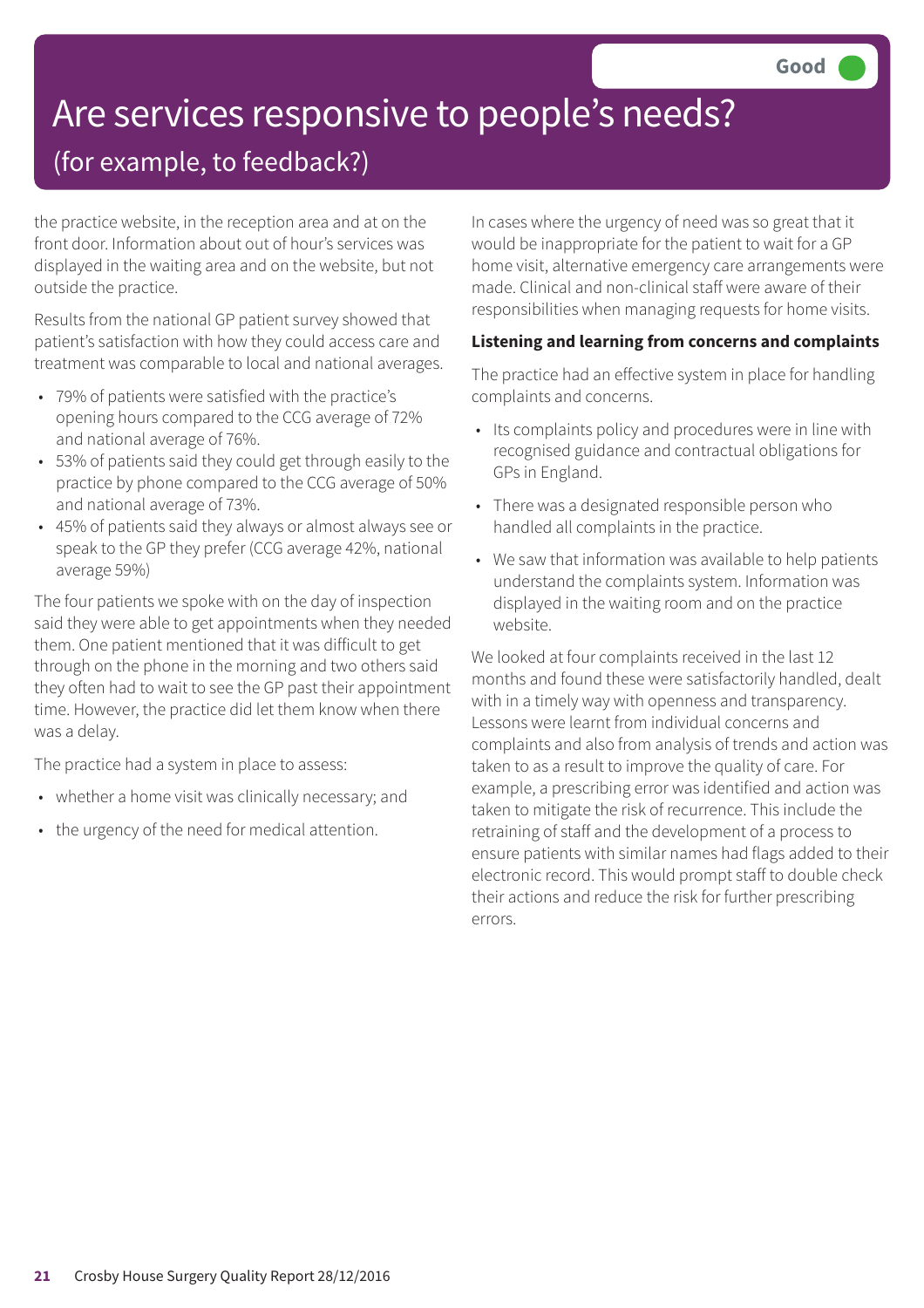### Are services well-led?

(for example, are they well-managed and do senior leaders listen, learn and take appropriate action)

### **Our findings**

At our last inspection in January 2016, we found the practice had breached regulations which required the practice need to make improvements. Concerns were raised in respect of governance frameworks and systems to monitor the quality and safety of the service. For example, policies were not up to date; the assessment of risk in the practice was not always effective; the monitoring of training and recruitment records had not identified the gaps in information; records of meeting minutes and significant events were not consistent and the patient participation group had not met for some time and was not effective. At this inspection we found the practice had taken full heed of the CQC report and all of the improvements in their action plan had been made.

#### **Vision and strategy**

The practice had a clear vision to deliver high quality care and promote good outcomes for patients.

- The practice vision was to place patients' needs at the heart of everything they do. They had a strategy and supporting business plans which reflected the vision and values and were regularly monitored.
- The practice had a five year vision which outlined the improvements the practice wanted to make, which included GP resource and other staffing options; accessibility for patients; clinical performance and governance; services for patients; infrastructure, premises and integrated healthcare.

#### **Governance arrangements**

The practice had an overarching governance framework which supported the delivery of the strategy and good quality care. This outlined the structures and procedures in place and ensured that:

- There was a clear staffing structure and that staff were aware of their own roles and responsibilities.
- Practice specific policies were implemented and were available to all staff. We reviewed eight practice policies and they were all up to date with review date for the future.
- A comprehensive understanding of the performance of the practice was maintained
- A programme of continuous clinical and internal audit was used to monitor quality and to make improvements.
- There were arrangements for identifying, recording and managing risks, issues and implementing mitigating actions.
- The practice had taken action against all of the feedback from the last CQC inspection report and implemented changes, which has led to an improved healthcare environment for patients and staff.

#### **Leadership and culture**

On the day of inspection the partners in the practice demonstrated they had the experience, capacity and capability to run the practice and ensure high quality care. We saw evidence to demonstrate that they prioritised safe, high quality and compassionate care. Staff told us the partners were approachable and always took the time to listen to all members of staff.

The provider was aware of and had systems in place to ensure compliance with the requirements of the duty of candour. (The duty of candour is a set of specific legal requirements that providers of services must follow when things go wrong with care and treatment).This included support training for all staff on communicating with patients about notifiable safety incidents. The partners encouraged a culture of openness and honesty. The practice had systems in place to ensure that when things went wrong with care and treatment:

- The practice gave affected patients reasonable support, truthful information and a verbal and written apology.
- The practice kept written records of verbal interactions as well as written correspondence.

There was a clear leadership structure in place and staff felt supported by management.

• Staff told us the practice held regular team meetings. A clinical governance meeting was held twice a week to discuss clinical matters; gold standards framework; staffing issues; significant events and complaints. The practice manager told us the meetings were held on different days of the week to allow all staff to attend.